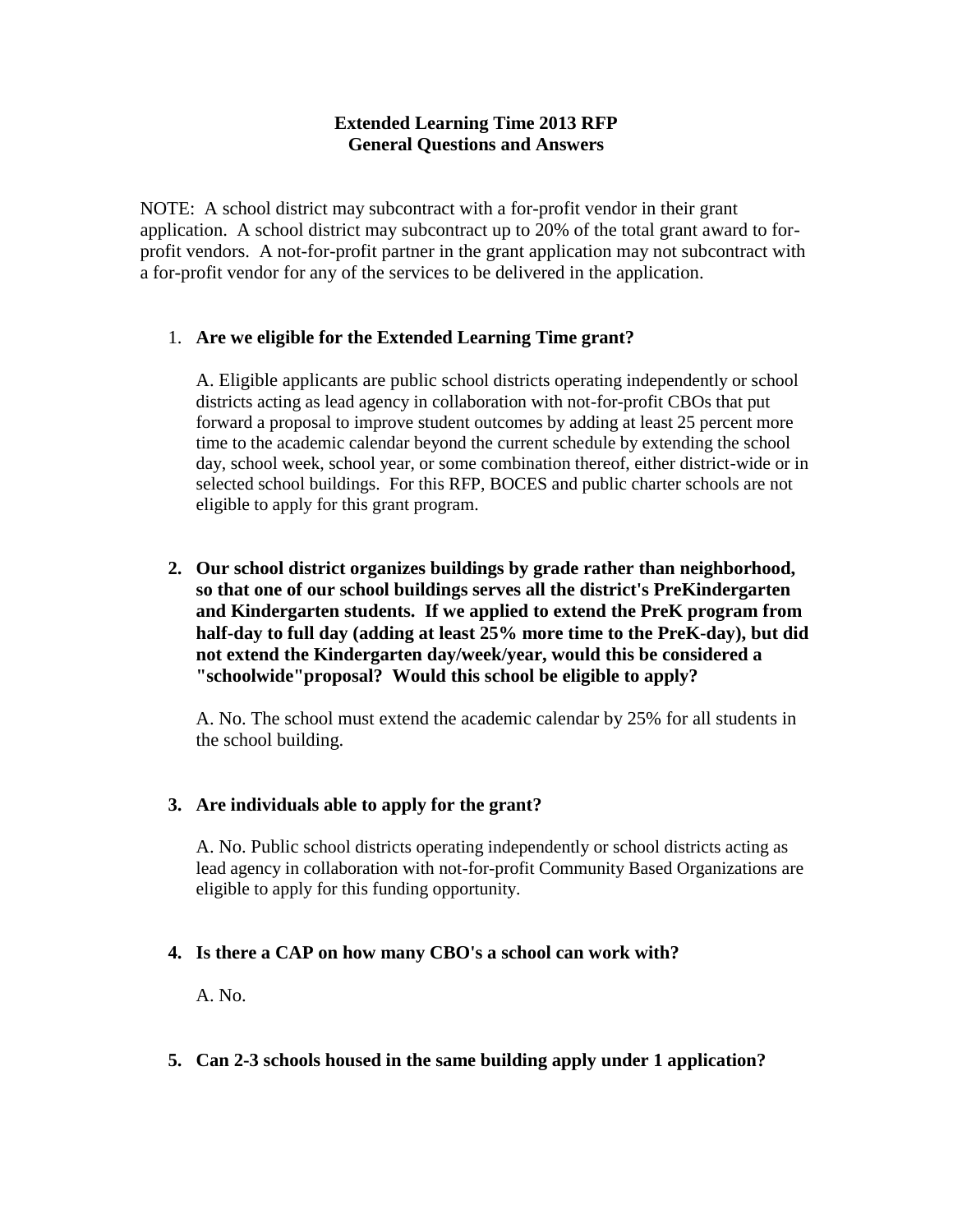A. Yes. The district may select multiple schools in the same building in which to increase school-wide learning opportunities.

### **6. May a school district apply as a lead agency and form a consortium with other school districts?**

A. No A school district must operate independently or act as the lead agency in collaboration with not-for-profit CBOs to increase school-wide learning opportunities either district-wide or in selected school buildings.

**7. On page 4 of the RFP, the first number about eligibility requirements mentions that the district must have had their procedures for conducting annual professional performance reviews approved by the Commissioner on or before September 1, 2013. I am writing to inquire about whether or not there is any flexibility in this eligibility requirement and what constitutes "documentation" that this eligibility requirement has been met.**

A. The statute for this grant (Chapter 53 of the Laws of 2013) provides that no district shall receive any portion of the grant unless it has submitted documentation ( $\frac{https://gw.nysed.gov/gw/}{https://gw.nysed.gov/gw/})$  that has been approved by the Commissioner, demonstrating that it has fully implemented new standards and procedures for Annual Performance Reviews of classroom teachers and building principals pursuant to Education Law section 3012-c. Therefore, the district must demonstrate full implementation to receive these grant monies. In order to demonstrate that each district or BOCES has fully implemented their approved APPR plan for the 2012-13 school year, it is required that an additional certification form be completed by August 30, 2013 by the superintendent of schools and Board President. Please see Section C31 of the APPR Guidance ( http://www.engageny.org/sites/default/files/resource/attachments/appr-fieldguidance.pdf ) (1.72 MB) and Question #4 in the Data Submission Frequently Asked Questions Document (http://usny.nysed.gov/rttt/teachers-leaders/appr-datasubmission-deadline-memo-and-faq.html) relating to what documentation is required to demonstrate full implementation for receipt of this grant money.

#### **8. Can one district be the lead applicant, partner with one CBO and have up to 5 other school districts in the same application?**

A. No. A school district must operate independently or act as the lead agency in collaboration with not-for-profit CBOs to increase school-wide learning opportunities either district-wide or in selected school buildings.

**9. According to the RFP districts may collaborate with non-profits. However, are school districts able to partner with units of government, ie- Youth**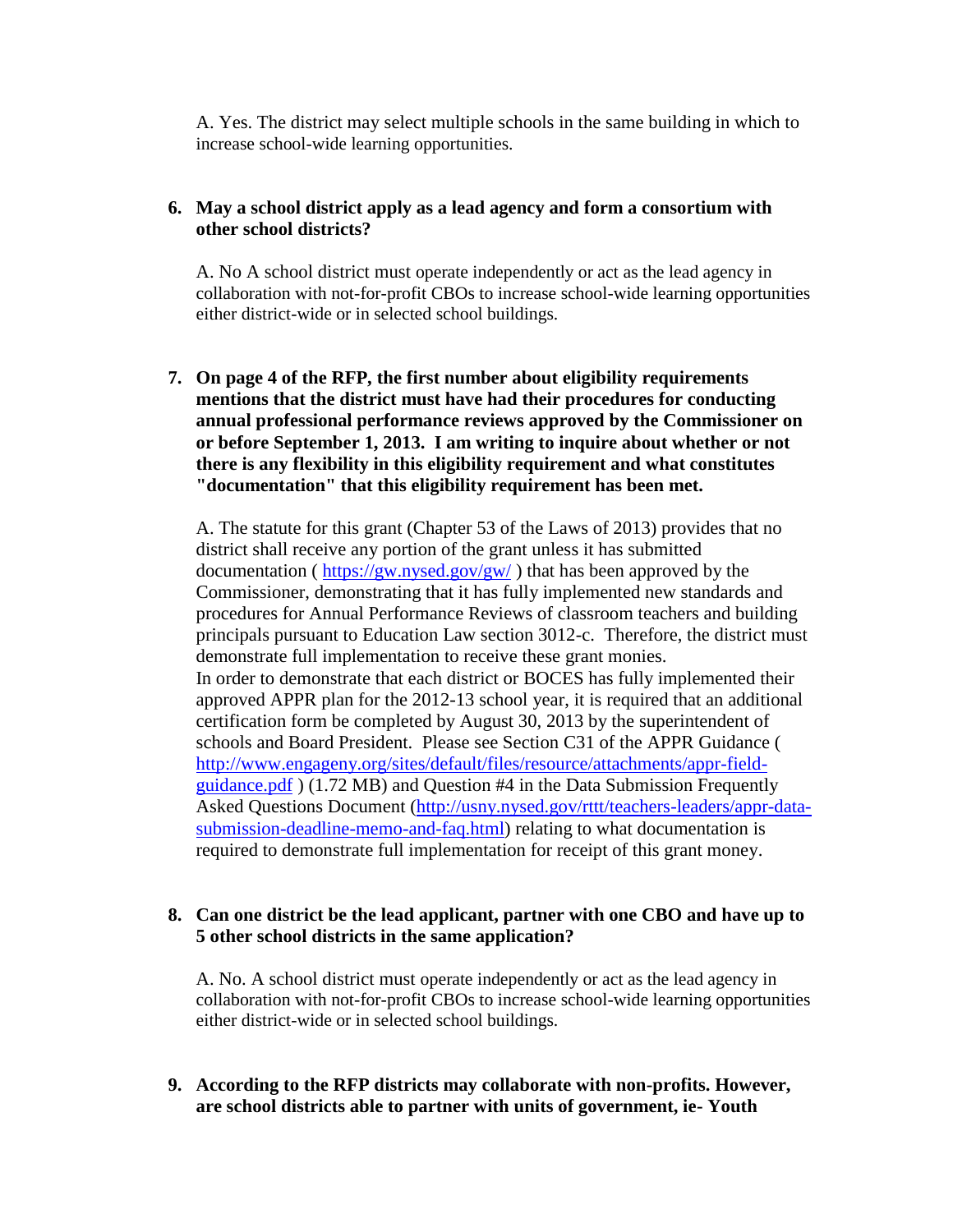#### **Bureaus? Youth Bureaus provide positive youth development programming to hundreds of thousands of youth and families throughout NYS and have been long standing partners to school districts.**

A. Yes. School districts can include any potential partners it wishes in its plans for the extended-learning time.

#### **10. Can a District submit a proposal for more than 1 middle school in the same proposal?**

A. Yes. The district may select multiple school buildings in which to increase school-wide learning opportunities.

#### **11. In New York City, can there be more than 1 proposal from a Community School District? Is there is a limit on the number of proposals that can be submitted by a Community School District?**

A. There is no limit to the number of proposals any school district can submit. However, as stated in the RFP, no school district shall receive more than 40 percent of the total school-wide extended learning time grant allocation. New York City is considered one school district.

### **12. In New York City, can a non-profit Partnership Support Organization functioning as a Network for the NYC DOE serve as a lead applicant in a proposal?**

A. No.

#### **13. In New York City, can a non-profit CBO serve as the lead applicant in a proposal?**

A. No. Only public school districts operating independently or school districts acting as the lead agency in collaboration with not-for-profit CBOs are eligible to apply for this funding opportunity.

#### **14. Are non profits eligible to apply along with collaboration of their respective local school district?**

A. Non profit agencies may not apply as the lead applicant. Only public school districts operating independently or school districts acting as the lead agency in collaboration with not-for-profit CBOs are eligible to apply for this funding opportunity.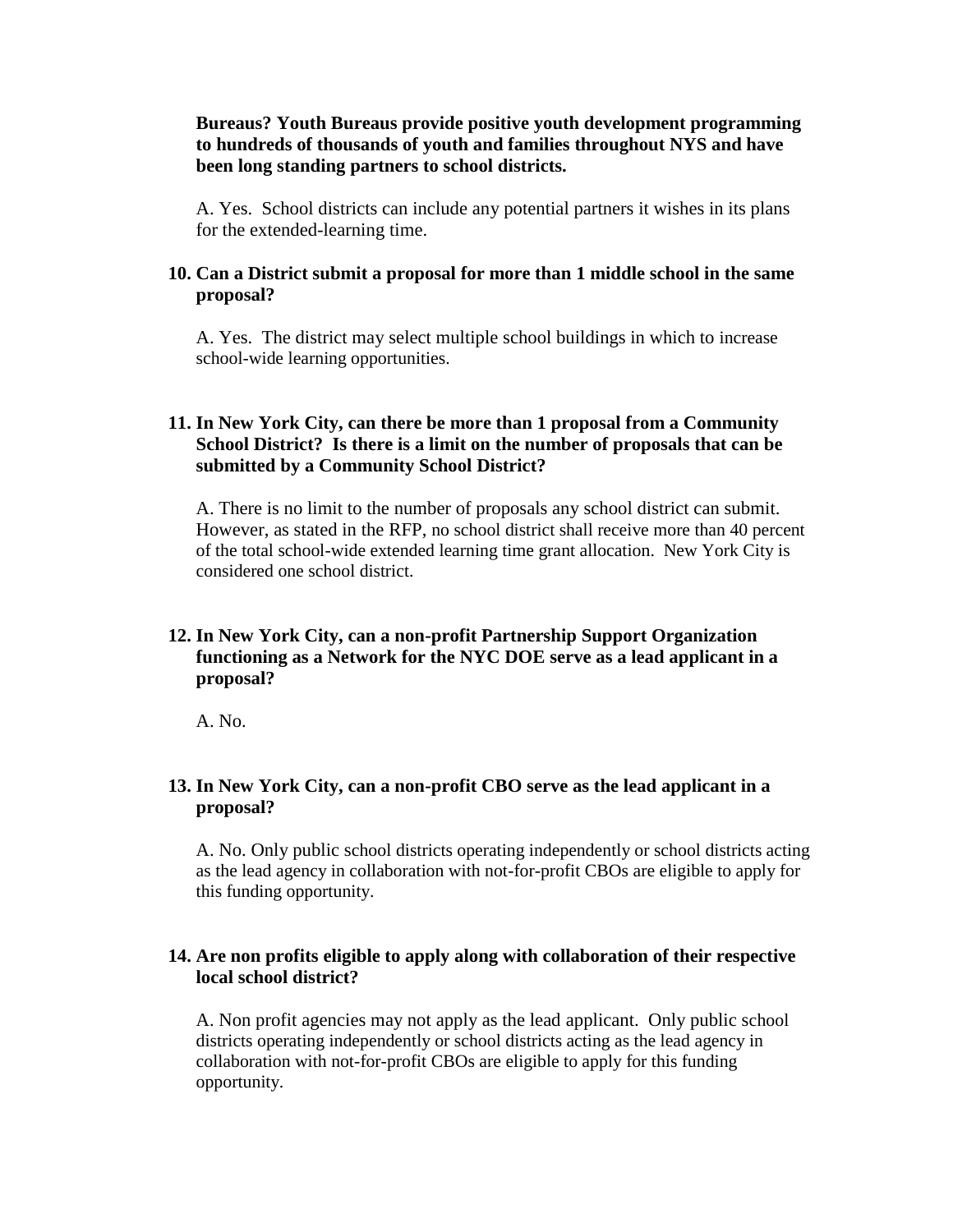#### **15. Can a feeder school formula be used to qualify a school that is not on the current list of eligible schools provided by NYSED?**

A. Yes. Please note that this question relates to eligibility for priority points; all schools are eligible to participate in the extended learning time grant program. Pattern Option - A middle or high school that is not on the list will be considered eligible if the average of the "poverty measure" of the elementary schools that feed into that school is at or above 40 percent. However, in New York City students apply to enroll in the high school of their choice. Therefore, the feeder schools cannot be used to determine the eligibility of the high school. Please submit evidence of free and reduced percentages to **ELTGOV@mail.nysed.gov** before October 25<sup>th</sup>.

#### **16. May we, as a CBO apply directly for this grant -- or only through a school district?**

A. CBOs may not apply as the lead applicant. Only public school districts operating independently or school districts acting as the lead agency in collaboration with not-for-profit CBOs are eligible to apply for this funding opportunity.

#### **17. May this grant be used towards servicing middle and high school students or is it ONLY for Pre K and K students?**

A. A school district may apply to serve students district-wide and include all grades, or in selected schools to offer a school-wide program. There is no limitation on eligible grades. Applications that serve students in grades 6-8 will receive additional points as a competitive priority.

# **18. Is this grant opportunity only for grades 6-8 or does it cover high school students as well?**

A. A school district may apply to serve students district-wide and include all grades, or in selected schools to offer a school-wide program. There is no limitation on eligible grades; however, applications that serve students in grades 6-8 will receive additional points as a competitive priority.

#### **19. Is funding only available for the creation of new after-school programs or are existing after-school program eligible to apply?**

A. Applicants must put forward a proposal to improve student outcomes by adding at least 25 percent more time to the academic calendar beyond the current schedule (which may or may not include an existing afterschool program) by extending the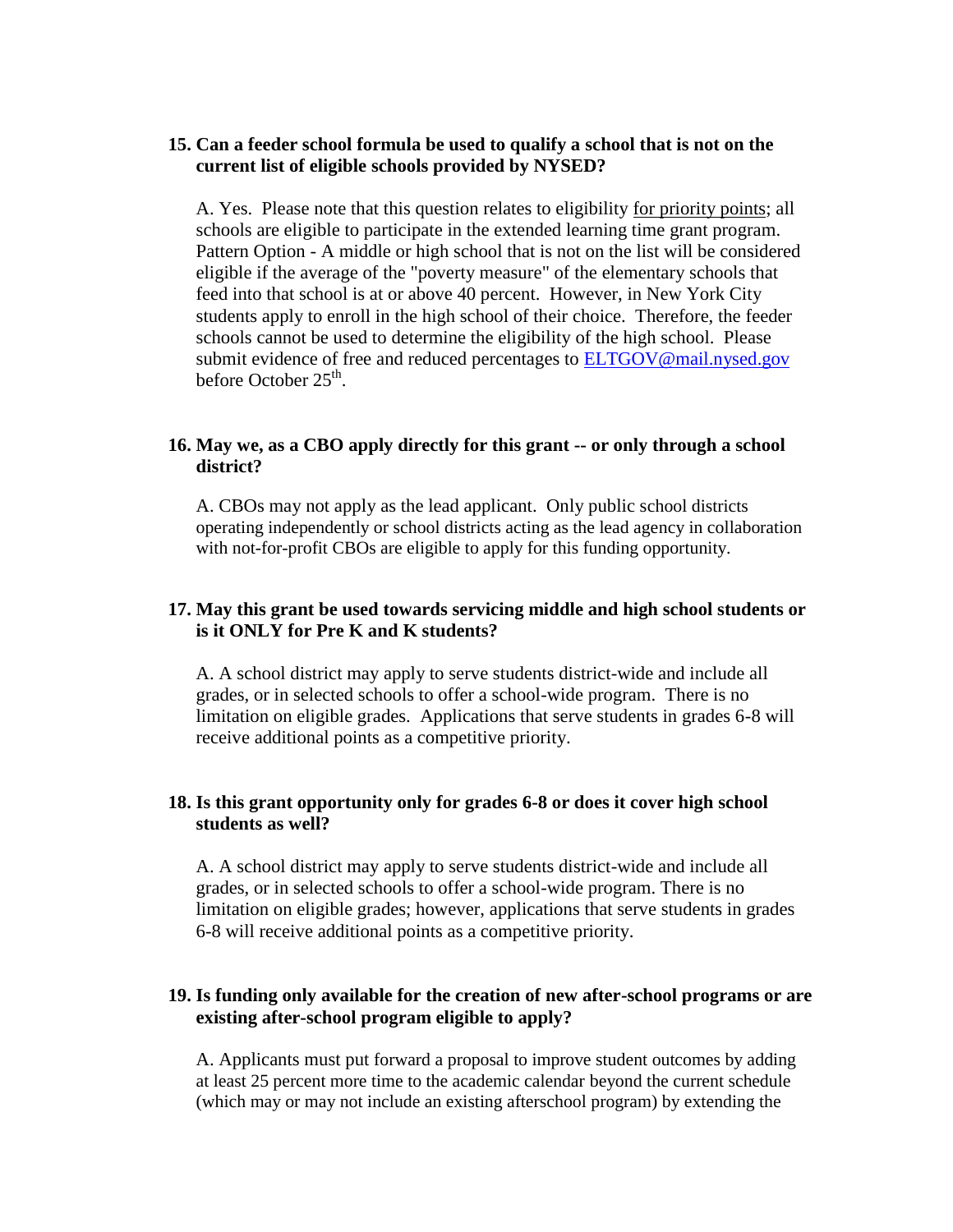school day, school week, school year, or some combination thereof through a comprehensive restructuring of how time is used.

# **20. I'm hoping you can clarify whether a public charter school can apply if operated by a non profit CBO.**

A. Public charter schools are not eligible to apply for this grant program. CBOs cannot be a lead applicant.

#### **21. I need to ask if I can apply for the grant, if I am a private academy in the Diocese? I was unsure of what the RFP Boces meant.**

A. No. Only public school districts are eligible for this funding opportunity. BOCES stands for Board of Cooperative Educational Services.

# **22. One of the eligible Elementary Schools was closed at the end of the last school year (June 2013) and this school year their students are being bused to other elementary schools in the district. Is this closed school still eligible to apply for the Extended Learning Grant?**

A. No. Public schools must be open and have students enrolled in the building in order to be eligible for this funding opportunity.

# **23. Is the NYC DOE applying on behalf of the entire city school system, or on behalf of selected districts? And how were these districts selected?**

A. A school district may apply to implement extended learning time district-wide or in select school buildings. You will need to contact the NYC DOE's Division of Academics, Performance and Support at [chastings@schools.nyc.gov](mailto:chastings@schools.nyc.gov) to obtain information about its plan to apply for these funds.

# **24. We would very much like to participate in the ELT initiative for NYC DOE as we're already providing extended day services in partnership with District 22; how do we go about this?**

A. You will need to contact the NYC DOE's Division of Academics, Performance and Support at [chastings@schools.nyc.gov.](mailto:chastings@schools.nyc.gov)

# **25. May a district focus on only 1 or 2 of its schools for this grant or must the extension apply district-wide?**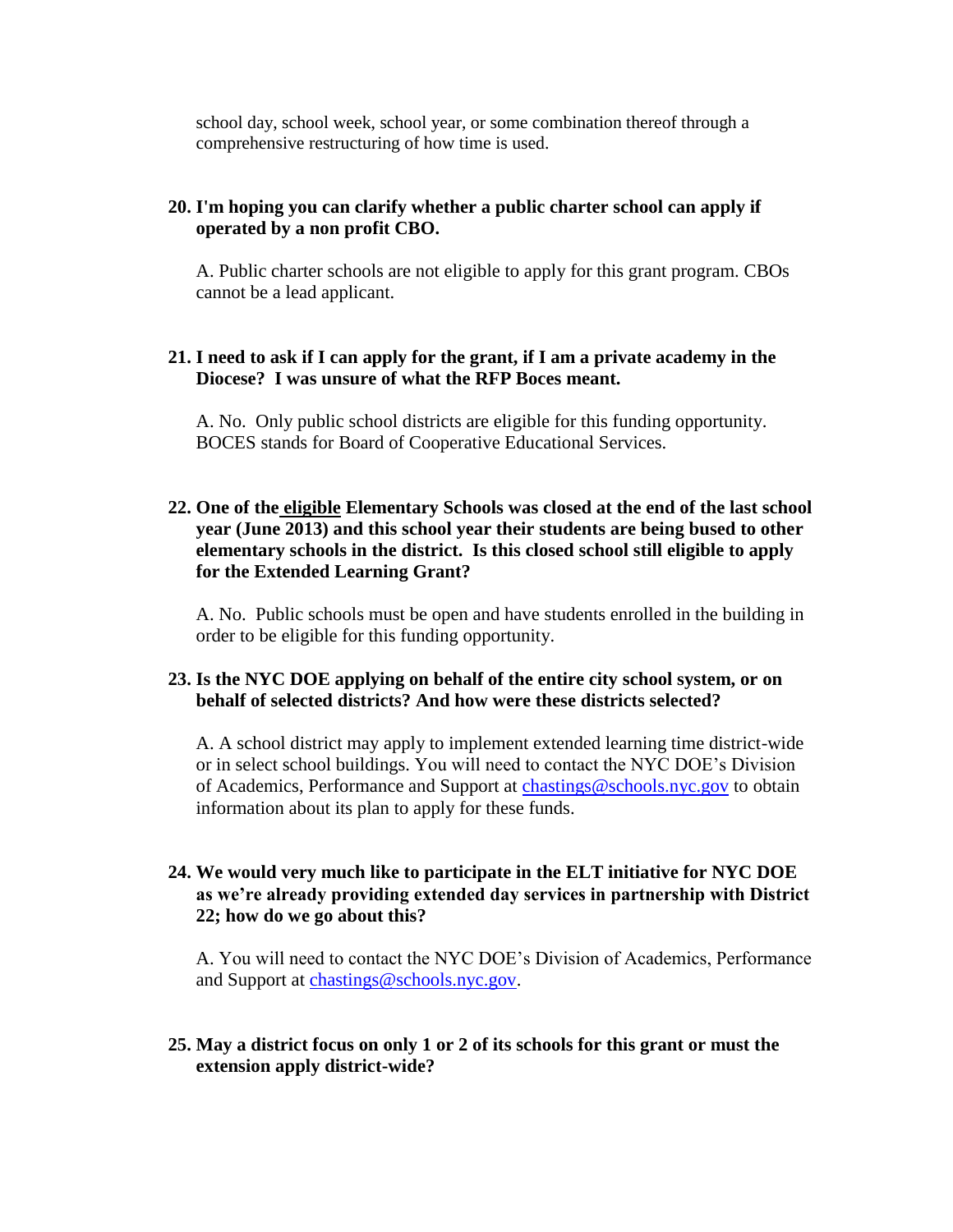A. As stated in the RFP, a district may apply to serve schools either district-wide or in selected school buildings.

# **26. Are CBOs, eligible to apply in collaboration with schools with the district sign off?**

A. CBOs may not be the lead applicant for the ELT grant. As the lead agency, a District may collaborate with CBOs.

# **27. Would an application for a summer school program fall within the guidelines of the ELT grant?**

A. Yes, if the summer school program will add at least 25 percent more time to the academic calendar beyond the current schedule, and serve all students in the school. A summer school program for select students would not qualify.

#### **28. I was wondering if this program applies to non-public schools?**

A. Non-public schools are not eligible for this funding opportunity.

# 29. **If our district's latest BEDS information (from October 2013) shows a different percentage of students eligible to receive free and reduced lunch, can we use the more up-to-date figures rather than the data available through SED as listed in link in the RFP?**

A. Districts may use the latest demographic data to better serve at-risk and other under-served students. Please submit evidence of eligibility to [ELTGOV@mail.nysed.gov](mailto:ELTGOV@mail.nysed.gov) before October 25<sup>th</sup>.

### **30. I am working with an individual school in New York City and we would like to apply for this grant. We usually apply for grants on our own. This RFP says that we have to apply as a district. As you know, NYC Public Schools has 100s of schools. Can you tell me how we can apply for this grant on our own? Do we need to get district approval?**

A. An individual school may not apply on its own. Any individual schools that want to be included in this grant initiative must be part of a district-wide application and have district approval to be included. You will need to contact the NYC DOE's Division of Academics, Performance and Support at [chastings@schools.nyc.gov.](mailto:chastings@schools.nyc.gov)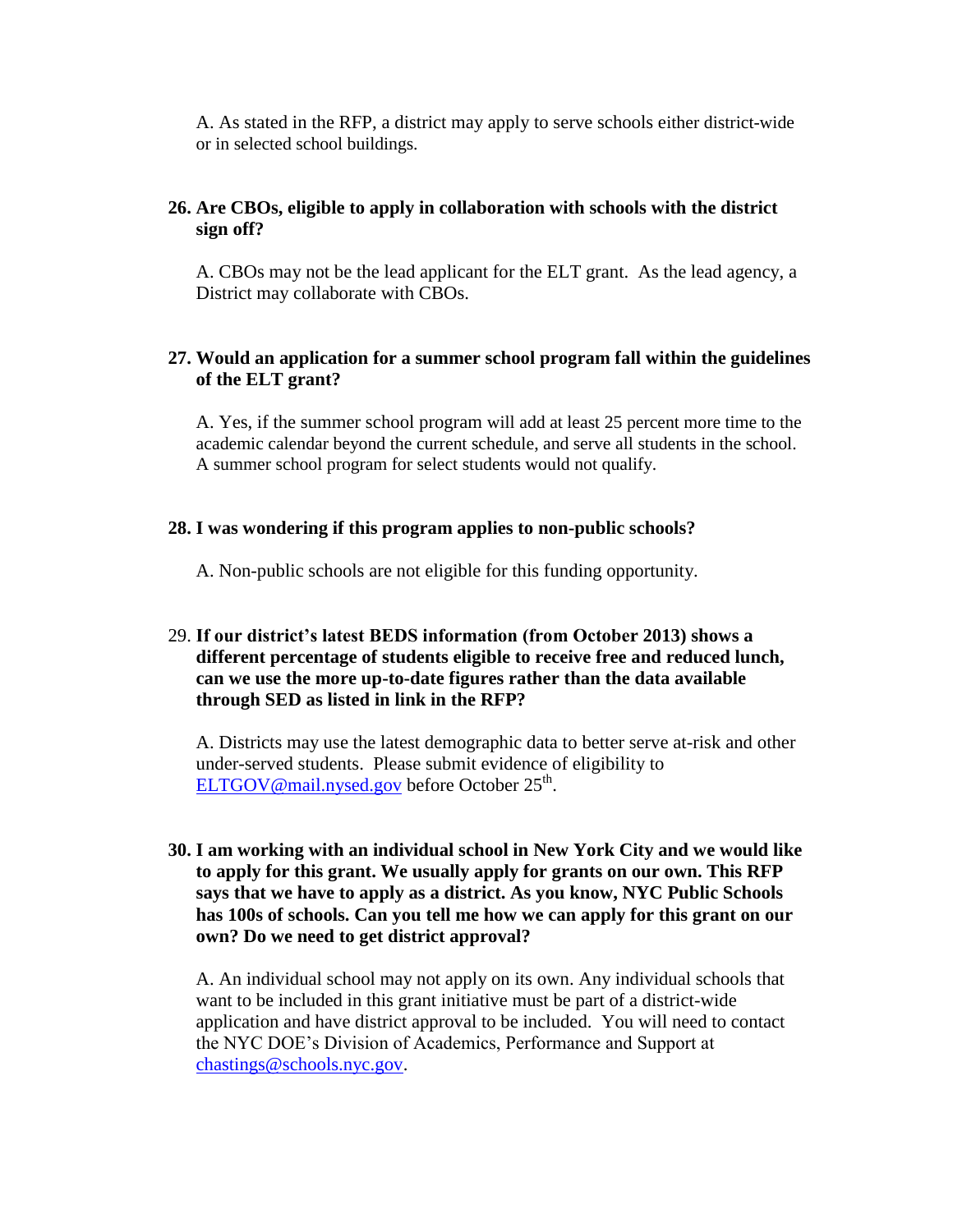**31. If the school district is the lead agency are for profit organizations able to be a vendor on the Extended Learning Grant? If yes, is there a maximum on how high a percentage of the total grant budget can be expenses for services from a for-profit vendor?**

A**.** A school district may subcontract with a for-profit vendor in their grant application. A school district may subcontract up to 20% of the total grant award to for-profit vendors. A not-for-profit partner in the grant application may not subcontract with a for-profit vendor for any of the services to be delivered in the application.

# **32. We are a non-instructional school. Our students are tuitioned to a neighboring school district but come back to our school for an extended learning time and after school program. Does our program qualify for any grant funding?**

A. The school could be eligible to participate if its application reflects a comprehensive restructuring of the school calendar and demonstrates at least at 25% increase in time compared to the combined tuitioned-out school day and existing after school program.

#### **33. Are school districts allowed to apply as a consortium for ELT funds?**

A. No. A school district must operate independently or act as the lead agency in collaboration with not-for-profit CBOs to increase school-wide learning opportunities either district-wide or in selected school buildings.

#### **34. It is my understanding that school districts are not required to partner with community-based organizations to compete for ELT funding. Is this correct?**

A. Correct, a school district may apply independently or in collaboration with a not-for-profit community-based organization.

#### **35. Can several districts partner with a single CBO as a coalition?**

A. A school district must operate independently or act as the lead agency in collaboration with not-for-profit CBOs to increase school-wide learning opportunities either district-wide or in selected school buildings. Several school districts may partner with the same CBO, but each school district must submit a separate application.

#### **36. Can a CBO be the applicant or must it be a school district?**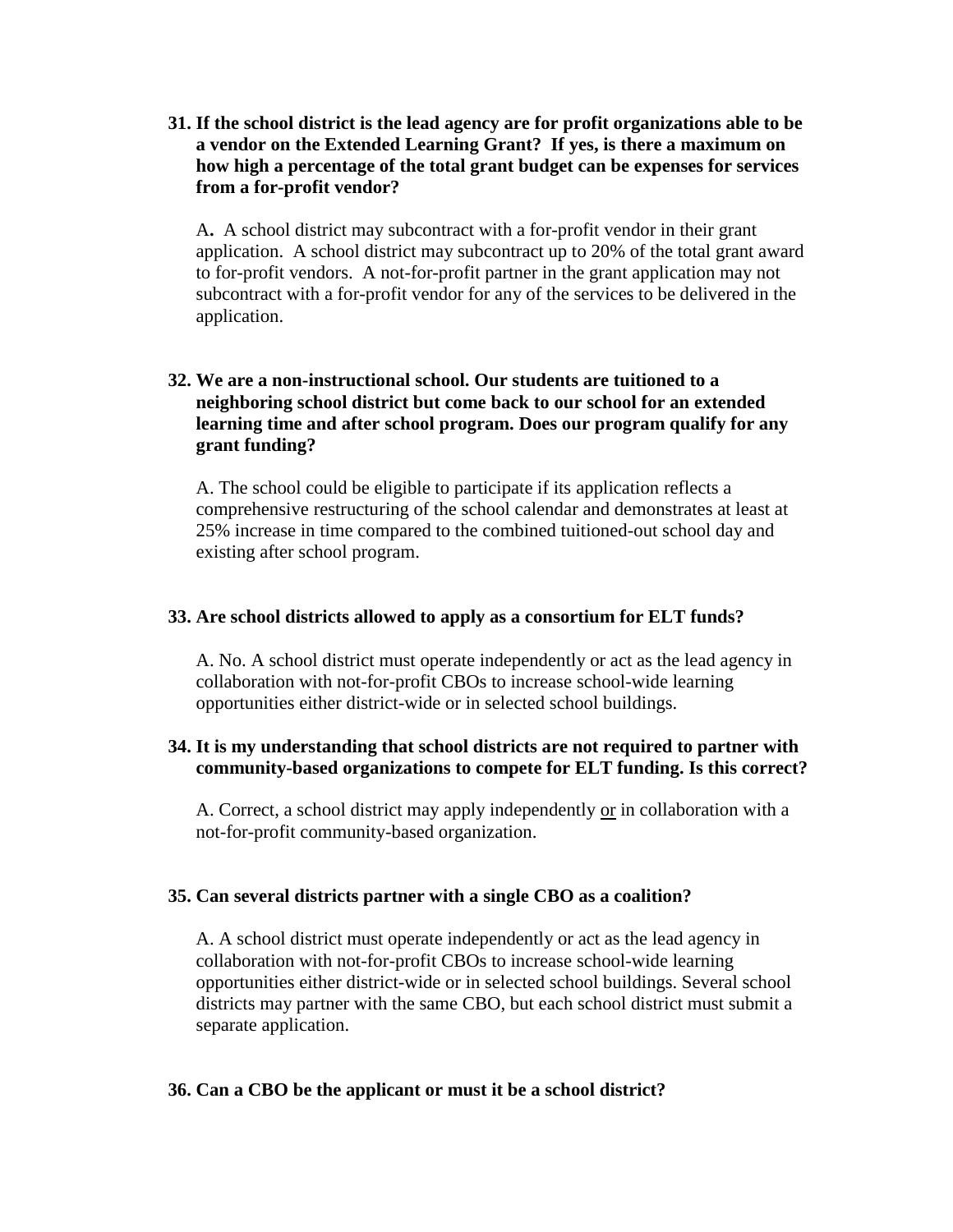A. The school district must be the lead applicant.

# **37. Are CBOs eligible to apply in collaboration with individual and/or groups of schools, with the district sign off?**

A. A school district must be the lead applicant. A CBO may be a collaborating partner in more than one district grant.

**38. Can a district submit multiple proposals using different schools and CBO partners? If NYS ED decides to submit just 1 proposal for ELT, there will be no competition in NYC and therefore no reason for NYS DOE to include any CBOs in its proposal. There will only be 1 proposal. NYS ED will make 1 grant to NY. It will be politically impossible for NYS ED to deny the NYC DOE request. What are NYC CBOs supposed to do to prevent being eliminated from the ELT proposal. As the RFP is written now, NYC DOE can take all the money, not include any CBOs, and also spend all the money any way the DOE wants.** 

A. As stated in ED law 3641 6(b) Expanded Learning Grants 6-b. Extended learning grants: the Commissioner shall award competitive planning and implementation grants pursuant to this subdivision to eligible school districts or school districts in collaboration with not-for-profit community based organizations.

CBOs that are interested in collaborating on an ELT initiative are encouraged to communicate directly with the school district.

# **39. If a District opts for a 1/1/14 start date, may they also apply for a planning grant?**

A. Yes.

#### **40. Is Attachment B to be considered in the 25 page limit?**

A. No.

**41. Does the letter of intent need the signature of the superintendent, principal, and the CBO?**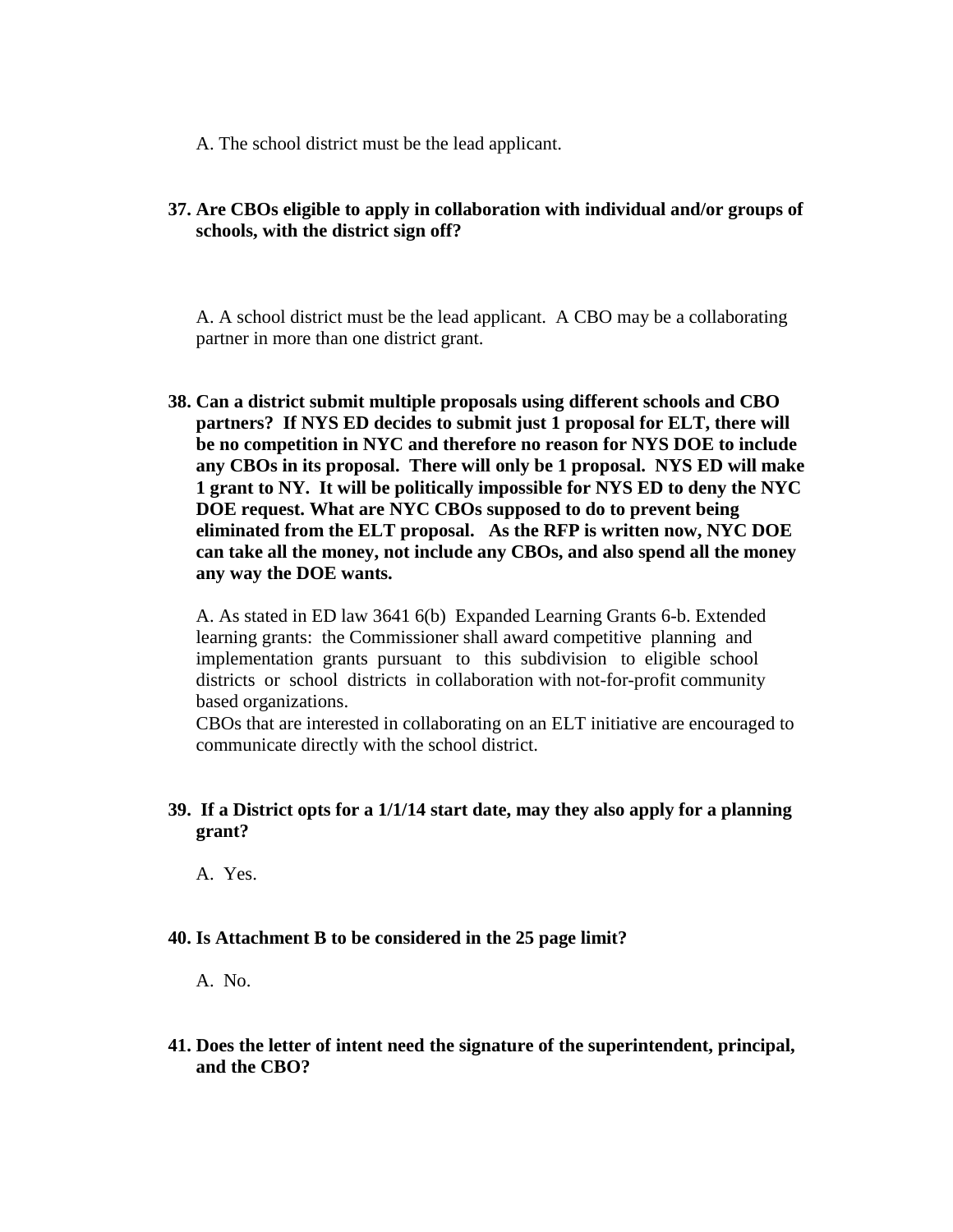A. Applicants are encouraged to obtain the signature of the District Superintendent for the letter of intent.

# **42. Our district's configuration is K—6, 7—8, and 9—12. We'd like to extend the day for the middle schools and the high school. Can we receive priority points for serving grades 6—8?**

A. Priority points for proposals that serve grades 6-8 will be distributed as follows:

- o Five (5) priority points will be provided to a proposal that includes grades 6, 7 and 8.
- $\circ$  Three (3) priority points will be provided to a proposal that includes two grades (of the 6, 7 or 8)
- $\circ$  Two (2) priority points will be provided to a proposal that includes one of the grades  $(6, 7 \text{ or } 8)$

# **43. Must the 25% time extension be for all students in each selected school or may the day be extended for targeted, high-need students only?**

A. Extending the school day must be schoolwide, not for selected students in the building. As stated on page 3 of the RFP; the time increase can happen during the school day, before/after the traditional school day schedule, during weekend hours, during scheduled school vacations and/or summer programming and must provide additional instruction or educational programs for all students.

# **44. Might some of the 25% extended time be used for the recommended additional teacher collaboration and planning hour each week or does that time need to be scheduled in above and beyond the students' day?**

A. As stated in the RFP, the time increase must be to provide additional instruction or educational programs for students.

### **45. In a community that has scheduled intermural sports activities, can participating students move in and out of the extended schedule as their sports' seasons dictate?**

A. When developing an ELT proposal, districts should take into account the intermural sports schedule to create a program that will still meet the 25% increase in learning time for all students.

# **46. This question refers to the priority school building list on the Extended Learning Time Grant. Our Elementary School has a FRL rate of 41.5% at**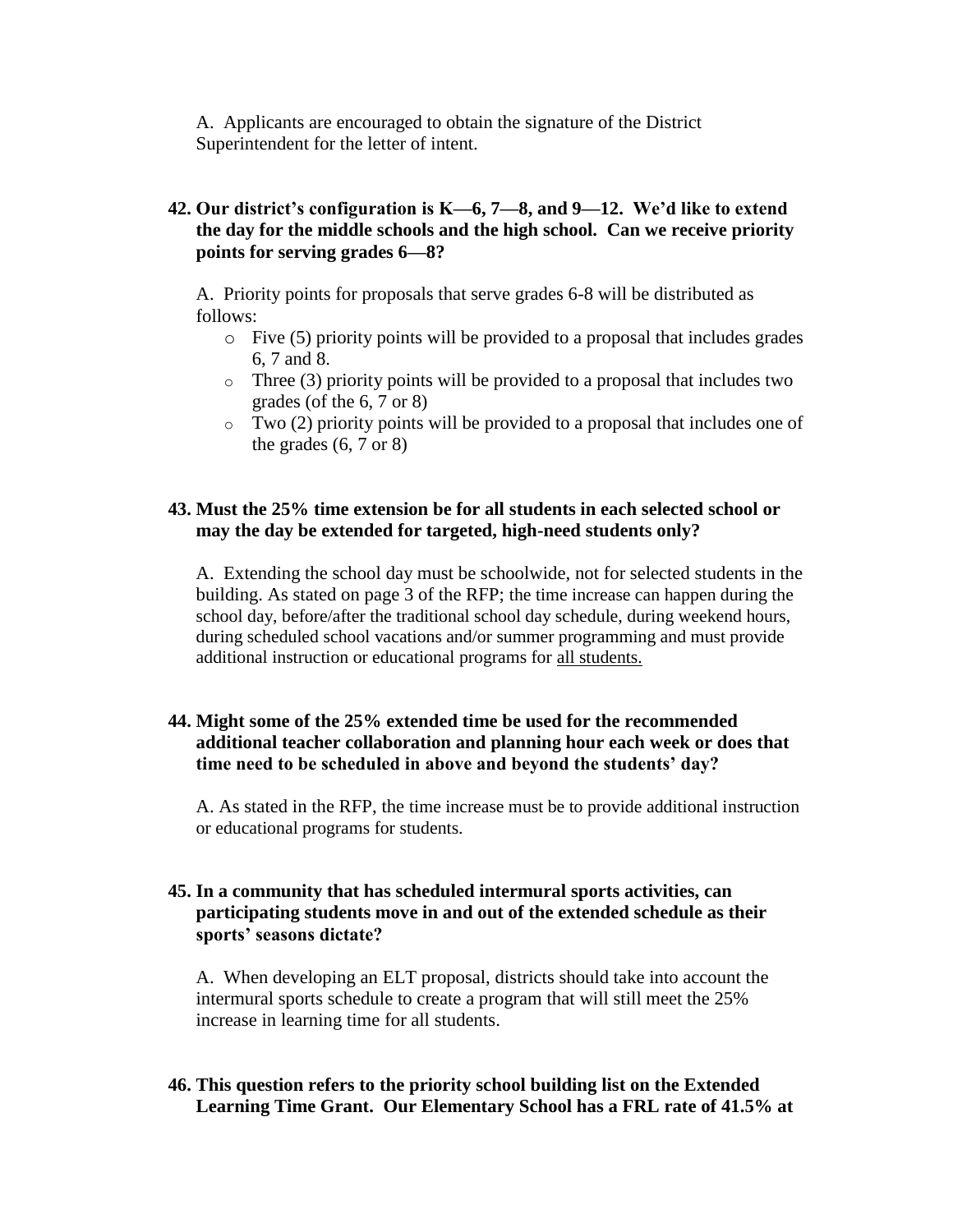## **the end of the 2012-13 school year and 42.1% for the prior year. I would like to have our school put on the priority list as we meet the qualifications as they are spelled out for eligibility.**

A. If applying to increase time at the Elementary School, the application would be eligible for priority points.

#### **47. Can we identify an outside evaluator and put the costs associated into the budget?**

A. Costs for an outside evaluator are not prohibited in this funding opportunity.

**48. I wanted to make sure that I'm reading the RFP correctly, regarding the cost per pupil. According to the chart on page 5 of the RFP, it looks like the cost per pupil for New York City can be up to \$1,699. Is that correct?**

A. Yes.

- **49. Would it be possible to submit a proposal for two separate sites, where one site would begin in January 2014, and the other would begin in July 2014?**
	- A. Yes.
- **50. As a Special Act School that operates with a per diem rate of approximately \$43,000, would we calculate the cost per pupil as 10% of this figure for a cost per pupil of \$4,300? If not, how should we calculate this figure?**

A. Grants will cover the expected cost per pupil, which is the greater of \$1500 or 10 percent of the Annual Operating Expense, as prescribed in Section 3641 of New York Education Law.

**51. In determining the number of students served, would we use the average daily enrollment or the average enrollment of the school year? Our Special Act School has open enrollment and students are enrolled in our school throughout the year. Therefore, we actually enroll and serve many more students over the course of the school year than we do at any particular point in time. Should we calculate/estimate this number of students who will participate (and therefore the total program budget) using daily attendance or using the number of non-duplicated students enrolled over the course of the year?**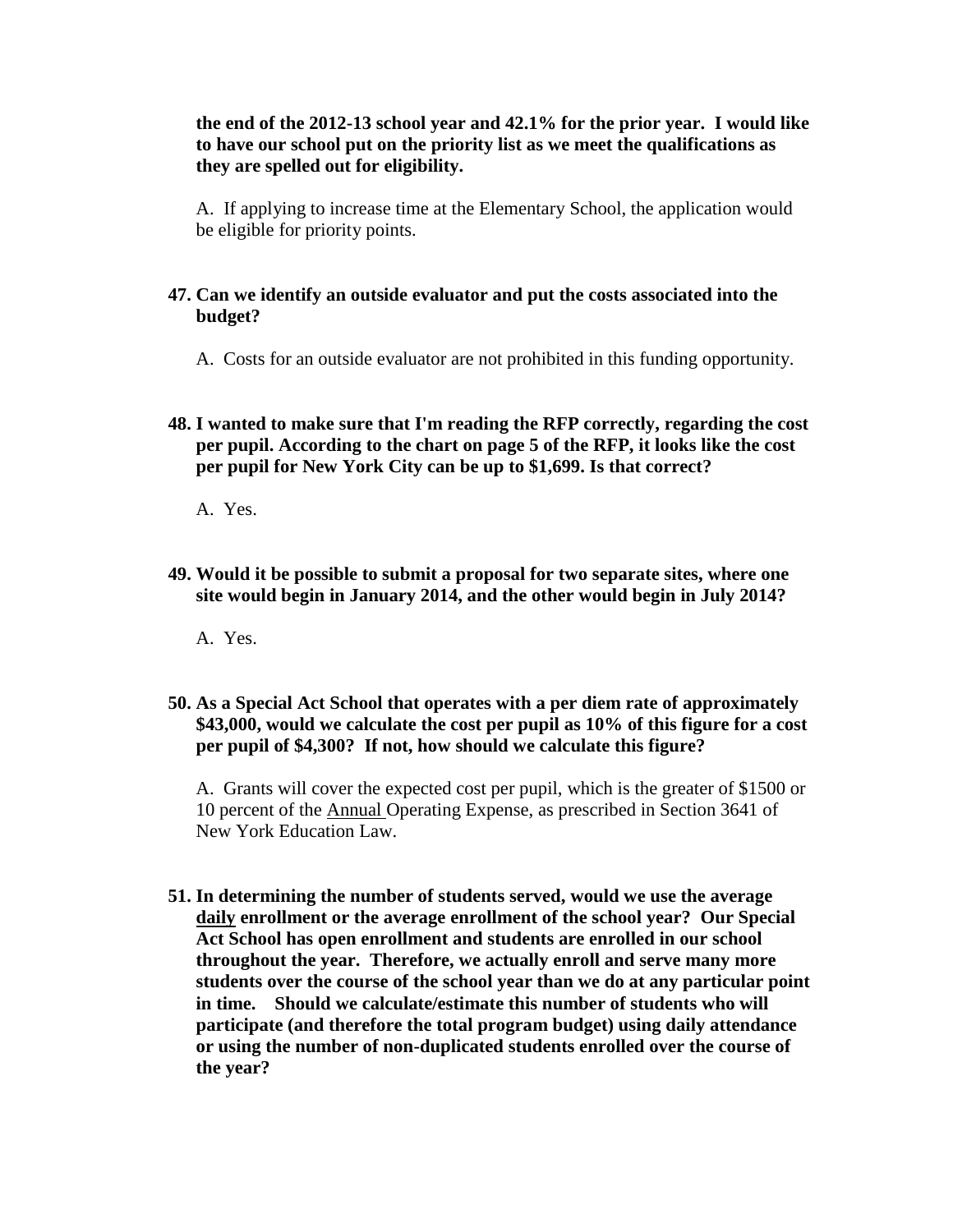A. In determining the number of students served, the district should use the average daily enrollment.

# **52. Can you please tell me if the 40% cap of \$20 million is for the 2013-2014 year and then can be renewed each year for 2014-15 and 2015-16 (Up to \$24 million total); or is the 40% cap for the period of three years?**

- A. The 40% district cap is a yearly cap.
- **53. Can you please tell me roughly how many grants you intend to award, and if available, how many applications your office received in the last round of funding, and of those, how many were awarded? This will help me approximate the relative competitiveness of the program.**

A. The number of grant awards will be dependent on the awardees' cost per student allocation, and the number of students involved in each ELT initiative. This is the first funding opportunity for this Extended Leanring Time grant initiative.

# **54. In the RFP section on Program Narrative, the RFP states Section #2 on Restructuring of the School Day/Week/Year will receive up to 40 points (p. 21). How many of those points will go for (a) Additional time for core academics? And how many for (b) Additional time for enrichments?**

A. Points will be awarded based on the quality of the responses that meet the standard for additional time for core academics and enrichment.

# **55. Must a district's Extended Learning Time model simply be made available to all students or is the participation of all students mandatory?**

A. Because extended learning time is implemented through a restructuring of the school day and/or year, it is not possible for students to "opt out." The extended time simply becomes a part of the standard school calendar.

# **56. If a district is implementing a 21st Century Community Learning Centers grant, can those program hours be counted toward the 25% increase in learning time?**

A. No. The 25% increase in time must be in addition to any existing programs currently being offered.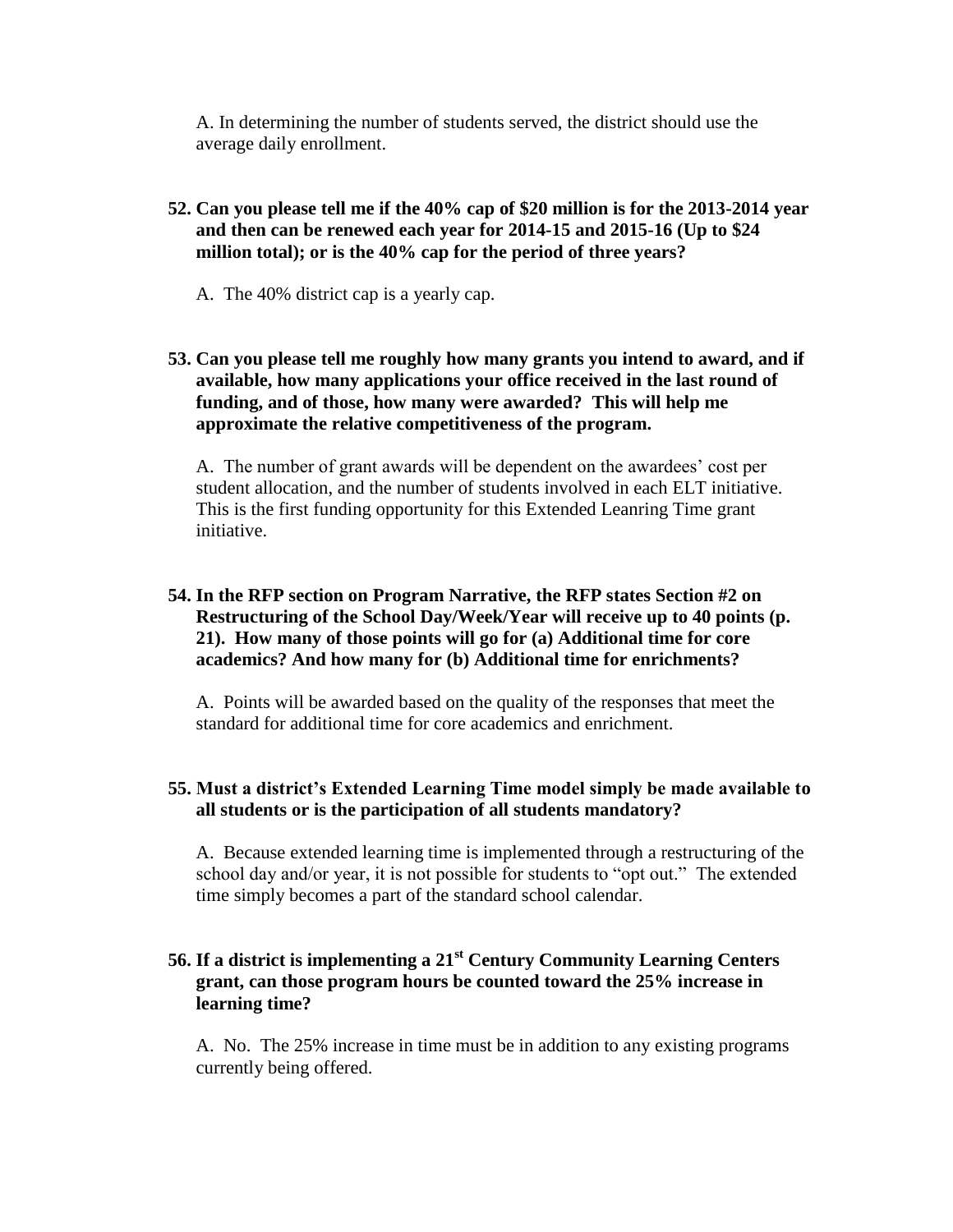# **57. Can transportation costs associated with a district's proposed model be paid for using Extended Learning Time funds?**

A. Costs for transportation are not prohibited in this funding opportunity.

## **58. Must a district formally document consultation with appropriate local bargaining units during the development of its Extended Learning Time model?**

A. Documentation of communication with appropriate bargaining units in regard to this grant initiative is encouraged, but not required.

**59. Can a grant award be increased in a participating school's average daily attendance increases from the threshold established by NYSED?**

A. No.

- **60. Must a district propose serving all students in grades 6-8 in order to receive 5 priority points? For example, will the priority points be awarded if a district proposes to serve and Intermediate School with students in grades 3-6, but not students in grades 7-8?**
- A. Priority points for proposals that serve grades 6-8 will be distributed as follows:
	- $\circ$  Five (5) priority points will be provided to a proposal that includes grades 6, 7 and 8.
	- $\circ$  Three (3) priority points will be provided to a proposal that includes two grades (of the 6, 7 or 8)
	- $\circ$  Two (2) priority points will be provided to a proposal that includes one of the grades  $(6, 7 \text{ or } 8)$
- **61. Is there a minimum increase in the amount of additional time for teacher development, leadership, and collaboration that must be included in a district's model?**

A. No.

**62. Does the grant mandate that every student in the building follow the extended schedule or are there varying stipulations?**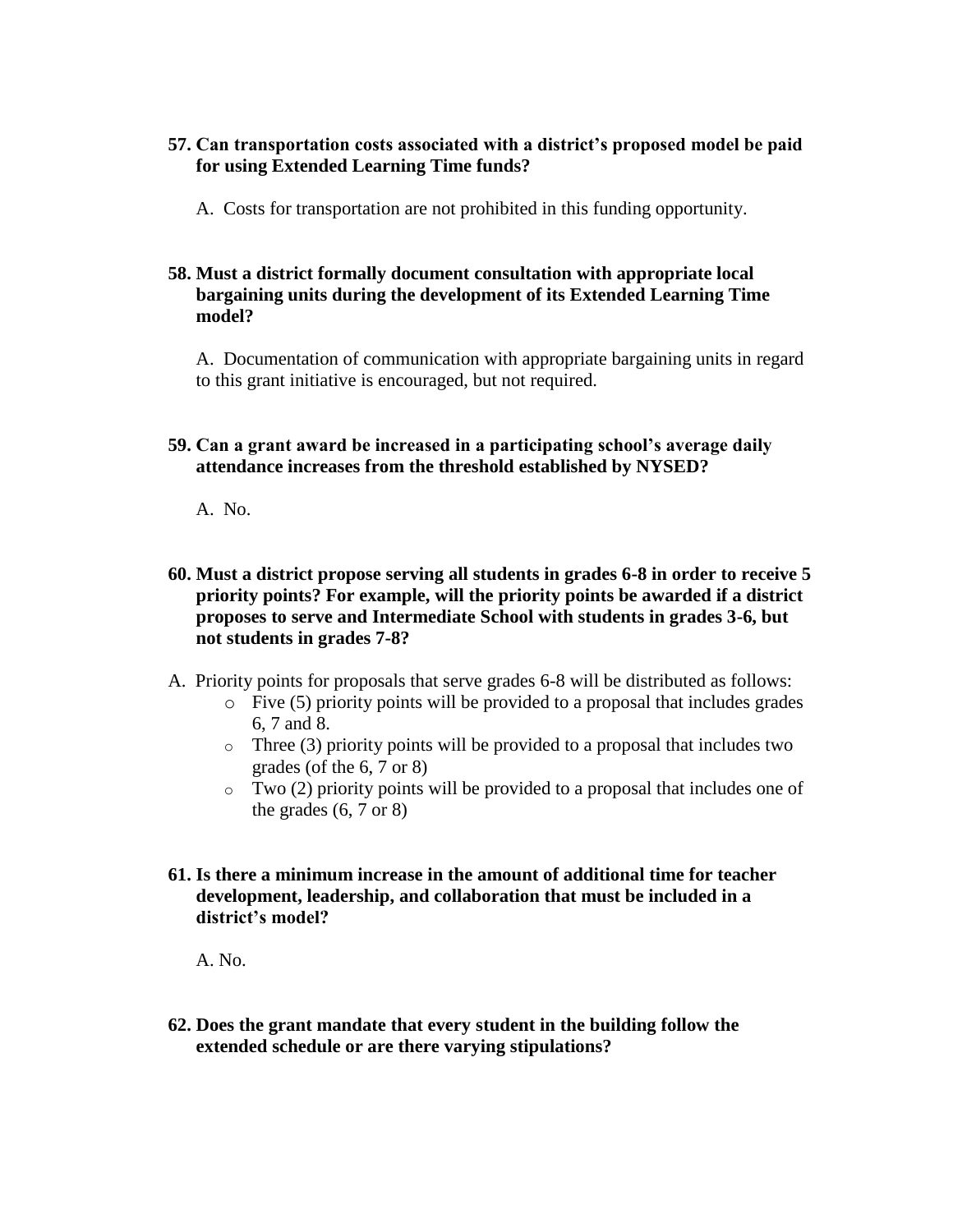A. Yes. The 25% increase in time must be school-wide, for all students in the building. Extended learning time is implemented through a restructuring of the school day and/or year, and simply becomes a part of the standard school calendar.

#### **63. Can AIS services be provided during extended times?**

A. Yes.

#### **64. Is there a cap on the amount an individual applicant can request from the ELT grant program?**

A. Grants will cover the expected cost per pupil, which is the greater of \$1500 or 10 percent of the Annual Operating Expense, as prescribed in Section 3641 of New York Education Law. Grant awards will be based on projected number of students attending the selected schools.

#### **65. What specific information needs to be included in the mandatory letter of intent to apply?**

A. The letter of intent should include the district name and how many individual applications it plans to submit, as well as designating the specific participating schools in which services will be delivered.

**66. Why are New York City children receiving a smaller share of the funding on this RFP than in RFPs in past years from NYS ED? The ELT Grant Program RFP only allows "40% to one District," which translates into a maximum of \$8 million per year to New York City students. In contrast, 21st Century Round 6 RFP distributed 55% to New York City students and explained the distribution was based on the number of students in the 3 geographic areas. Why are New York City children now having their fair share cut?** 

A. As stated in ED law 3641 6(b) (2) e. of Expanded Learning Grants: No single district may be awarded more than forty percent of the total amount of grant awards made pursuant to this subdivision.

#### **67. Is there a preferred format for the LOI (Letter of Intent)?**

A. The letter of intent should include the district name and how many individual applications it plans to submit, as well as designating the specific participating schools in which services will be delivered.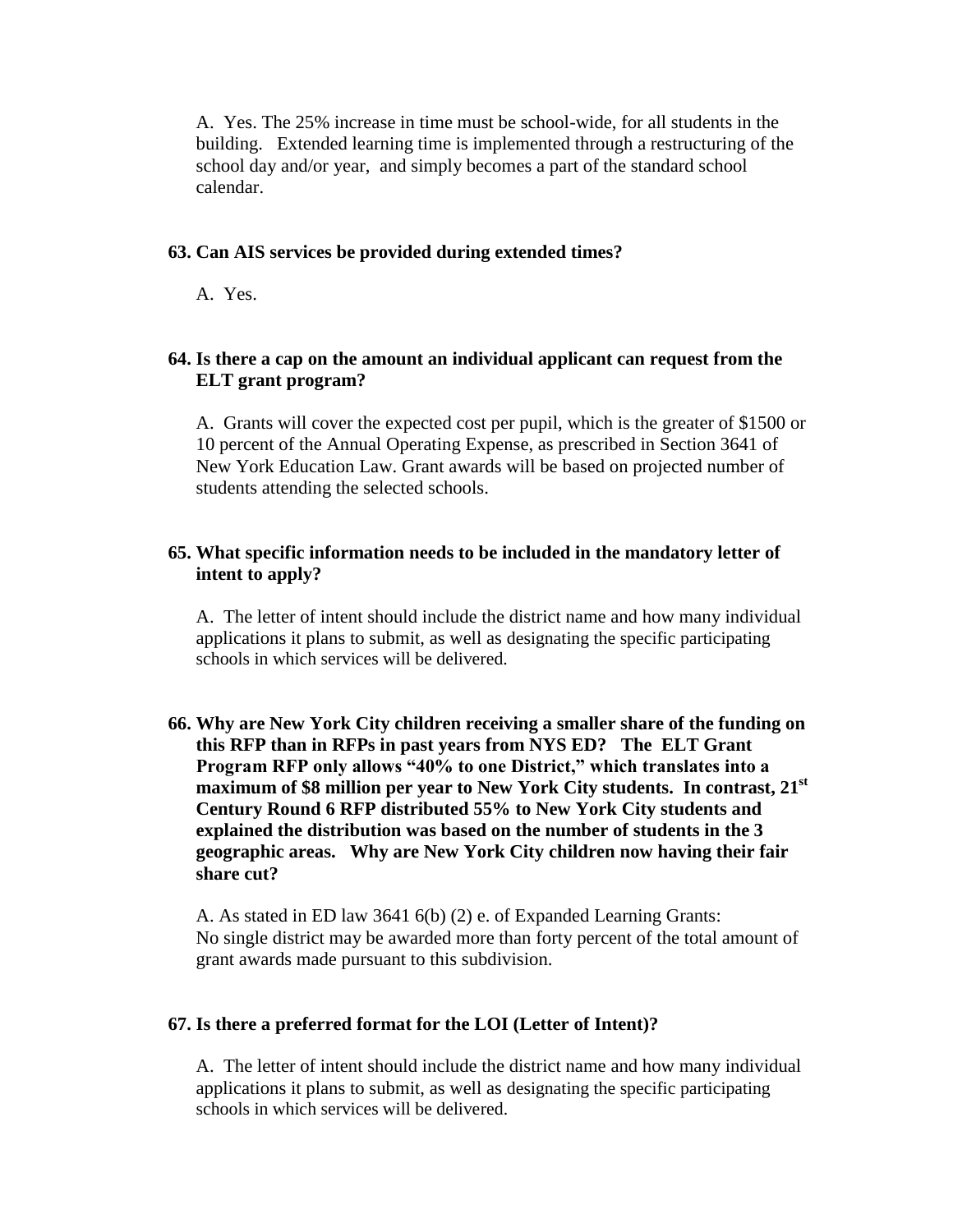**68. The RFP states on page 3, "School-wide extended learning requires a transformation and redesign of the school calendar for all students in the school." And "The time increase can happen during the school day, before/after the traditional school day schedule, during weekend hours, during scheduled school vacations and/or summer programming and must provide additional instruction or educational programs for all students." Is this merely inclusive language intended to mean the program is open to and accessible for all students who choose to participate, or are schools obligated to require all students in the school participate in the extended schedule? Basically, is participation by all students in the extended learning time mandatory?**

A. Because extended learning time is implemented through a restructuring of the school day and/or year, it is not possible to "opt out." The extended time simply becomes a part of the standard school calendar, and is mandatory for all students.

#### **69. If a school district is working with a CBO to implement the program, is the CBO the applicant?**

A. No. Only public school districts may be the lead applicant for this grant initiative.

# **70. If we are applying for multiple schools, do we need to submit multiple proposal packages?**

A. Multiple schools in a district may be included in one proposal.

#### **71. Are planning grants available to districts that are not ready for implementation? If so, is there an RFP?**

A. Districts that plan to begin programming in September 2014 may request implementation planning funding with this application for up to \$10,000. Funds will be available January 1, 2014. If an applicant opts to utilize these additional available funds, the district must submit the supplemental information outlined in Section 6 on page 25 of the RFP.

**72. The Funding Opportunity mentions "implementation planning funding of up to \$10,000 will be available January 1, 2014." Please explain. Can you use the money for planning only without implementation?**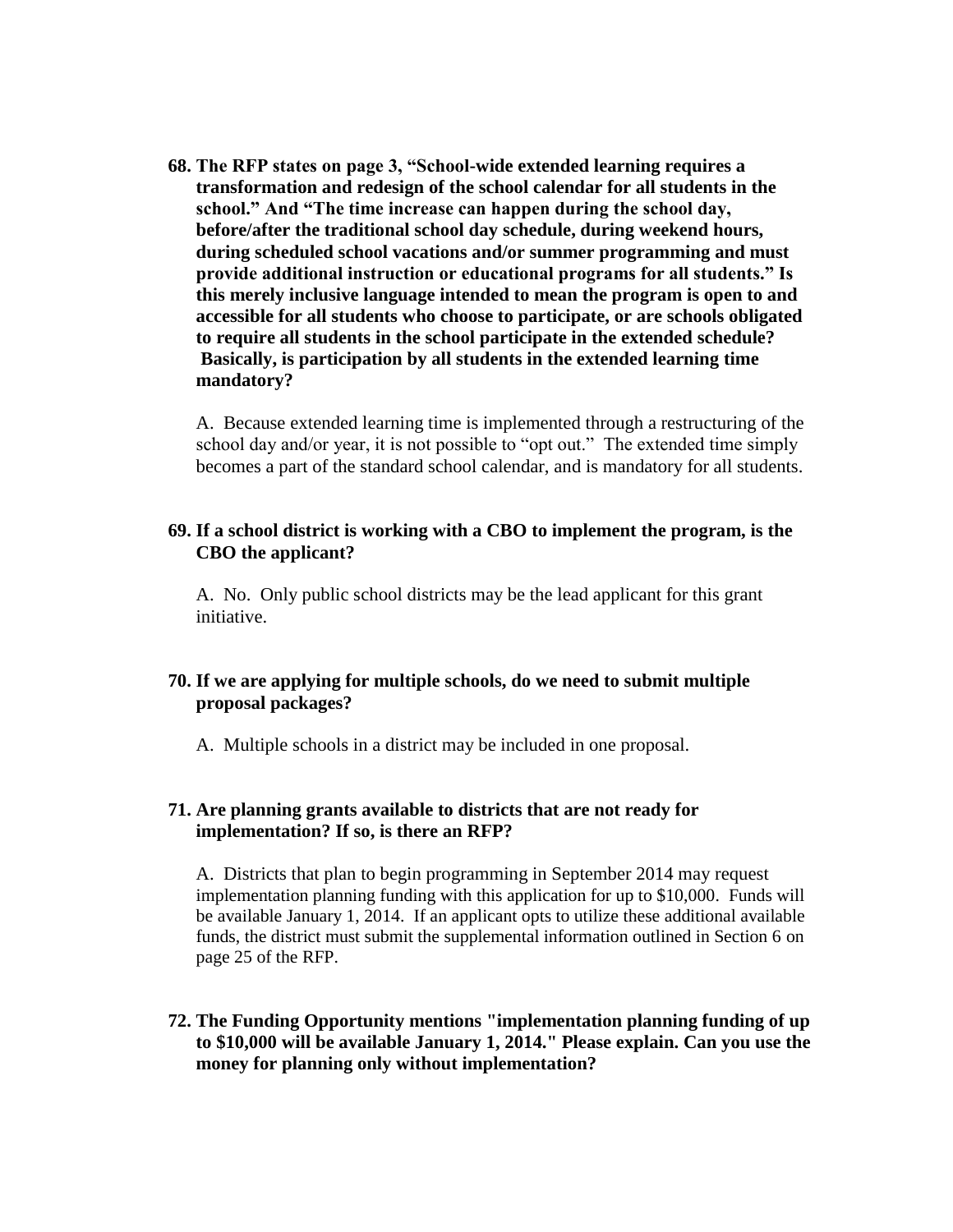A. Districts that will begin programming in September 2014 may request implementation planning funding with this application for up to \$10,000. Funds will be available January 1, 2014. If an applicant opts to utilize these additional available funds, the district must submit the supplemental information outlined in Section 6 on page 25 of the RFP.

- **73. Is the ELT initiative, as you have structured it, only for school wide programs for all students? In other words, must all students within a school participate?**
	- A. Yes, all students in the building must participate in expanded learning time.

# **74. NYS Education Department has "established an overall goal of 20% for M/WBE participation based on the current availability of qualified MBE's and WBEs. Please explain what you mean by 20% with reference to an individual grant. Does 20% of expenditures have to be dedicated to M/WBE for purchased services or supplies and materials?**

A. The M/WBE goal amount for an application is based on the total amount of the grant for all years, excluding Salaries, Employee Benefits, Indirect Costs, and Rent/Lease/Utilities. The Grant M/WBE Calculation form should be used for determining the goal amount.

75. If a district requests a "Complete Waiver of Participation Goals" for M/WBE, will the district lose points even though the district provides strong documentation of good faith efforts to obtain the use of certified M/WBE enterprises.

A. M/WBE participation/compliance is not a consideration in the scoring rubric.

### **76. Is the 60 minutes/week collaboration for core academic teachers to analyze and respond to data required** *in addition* **to collaboration already in place at the buildings?**

A. No, as long as the 60 minute requirement for weekly collaboration is already being met.

**77. Is it permissible to have a grade range of students transported to a local college campus for STEM programs at the end of the day to expand the School Day?**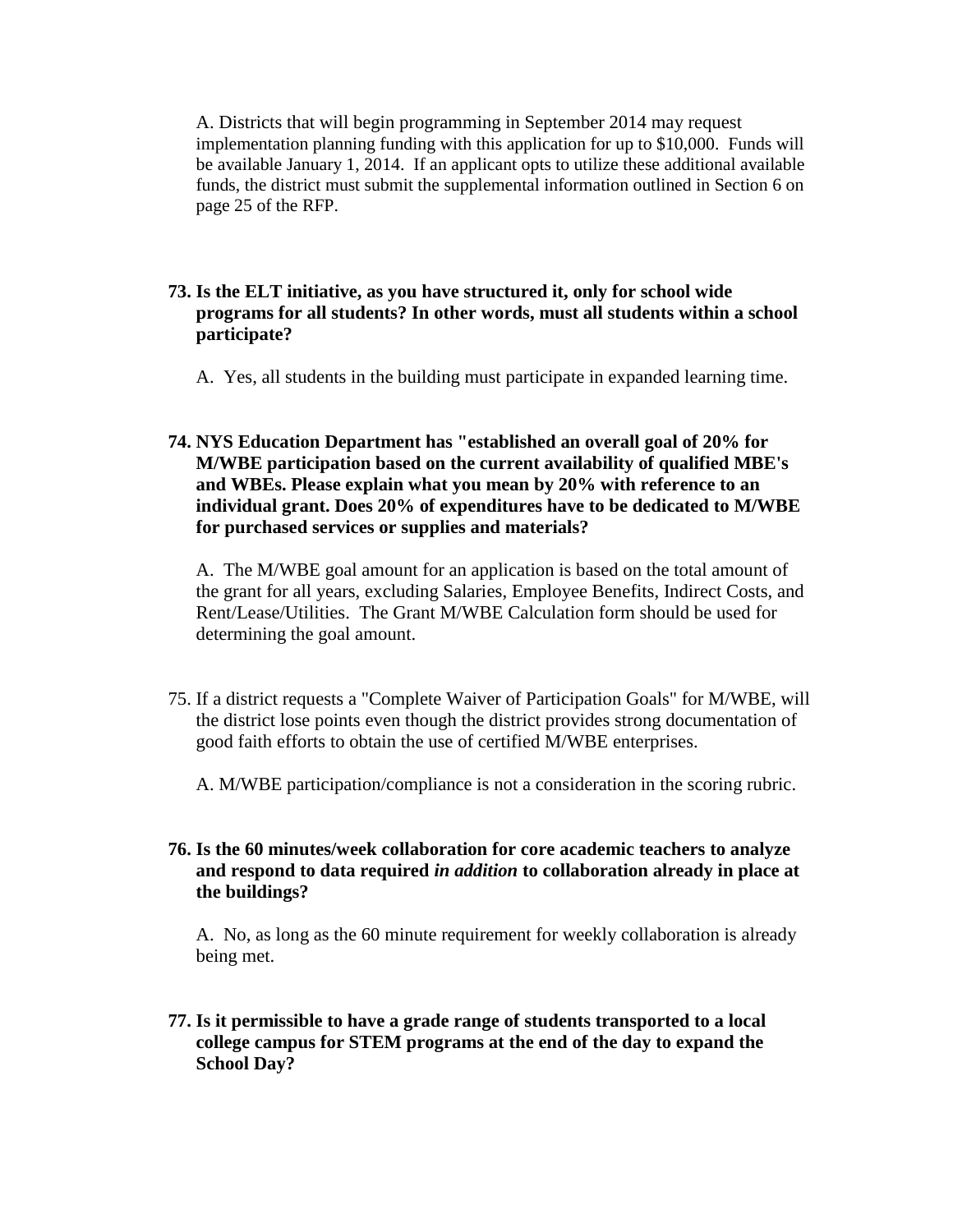A. The RFP does not prohibit extended learning time activities being offered off school grounds.

# **78. Please explain average daily attendance. We hope to add time after school and during the summer. We anticipate that the numbers will be higher during the summer. How do we calculate the average daily attendance if we expect 200 kids during the school year but expect 300 during the summer?**

A. Because extended learning time is implemented through a restructuring of the school day and/or year, it simply becomes a part of the standard school calendar. Therefore, all students are expected to attend any after school or summer learning activities; they cannot choose one or the other.

# **79. Does the applicant plan to implement extended learning time by changing the school day, week and/or year during the 2013-14 school year equivalent to at least half of the extended learning time of a full school year?**

A. Yes. The district's 2013-2014 award will be prorated to reflect the additional learning time implemented in the 2013-14 school year as a percentage of the minimum additional time required on an annual basis for the Expanded Learning Time program. Districts must use the budget calculator to determine actual hours and budgeted costs. The calculator is available at: http://www.p12.nysed.gov/sss/ExpandedLearningGrantCalculator.xls

**80. Are schools required to obtain School-Age Child Care registration if it includes community partners working with the school faculty under the principal's leadership and funded entirely by the Extended Learning Time Grant?**

A. No.

#### **81. Can the Grant money be used to pay staff to work with students after the regular school hours?**

A. ELT funds may only be used to pay staff to work with students after the regular school hours if the activities are part of the comprehensive Extended Learning Time program.

**82. In the event that a school proposes to extend learning by adding a 10 week summer program, must all students enrolled in the school participate?**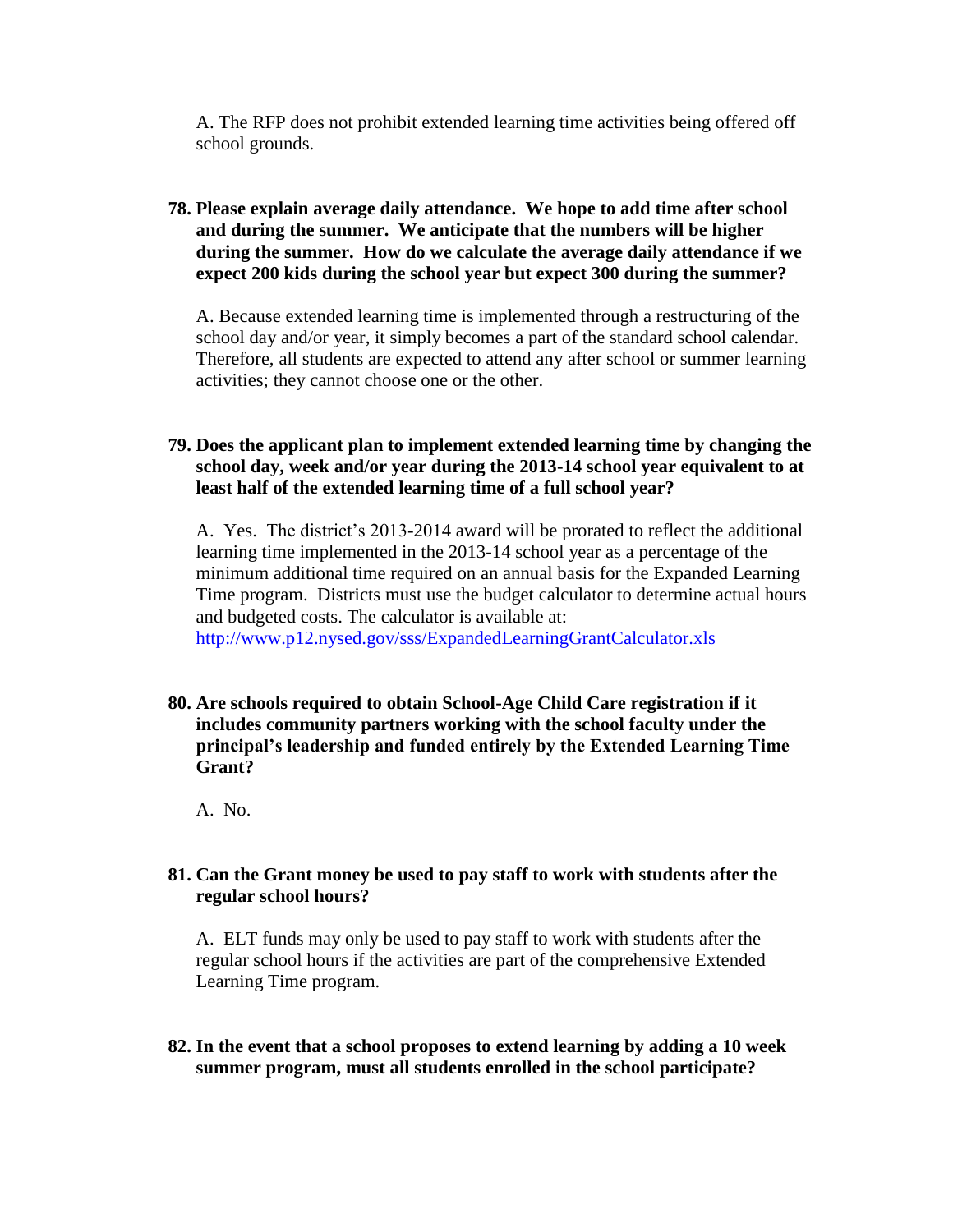A. Because extended learning time is implemented through a restructuring of the school day and/or year, it is not possible to "opt out." The extended time simply becomes a part of the standard school calendar.

# **83. The language of the grant states that the program must be made available to all students in the school. Is attendance required by all students? Could some students/families opt out?**

A. Because extended learning time is implemented through a restructuring of the school day and/or year, it is not possible to "opt out." The extended time simply becomes a part of the standard school calendar.

# **84. Can the bus schedule for the whole school be changed to reflect the expanded hours? What about those students or families who elect not to participate?**

A. Yes, the bus schedule for the whole school may be changed to reflect the expanded hours. Because extended learning time is implemented through a restructuring of the school day and/or year, it is not possible to elect not to participate.

# **85. Will districts receive priority credit for having students in grade 6 in grade K-6 configurations?**

Priority points for proposals that serve grades 6-8 will be distributed as follows:

- $\circ$  Five (5) priority points will be provided to a proposal that includes grades 6, 7 and 8.
- $\circ$  Three (3) priority points will be provided to a proposal that includes two grades (of the 6, 7 or 8)
- $\circ$  Two (2) priority points will be provided to a proposal that includes one of the grades  $(6, 7 \text{ or } 8)$
- **86. My question is in regards to a proposed summer success program that we wish to collaborate on with our Town Youth Program. The program takes in children who are summer residents, but do not attend our school district during the school year. Would using this grant to extent the learning year by having an academic component available for those attending the Summer Youth Program, even if not enrolled in the school district, be allowed as part of this grant?**

A. No.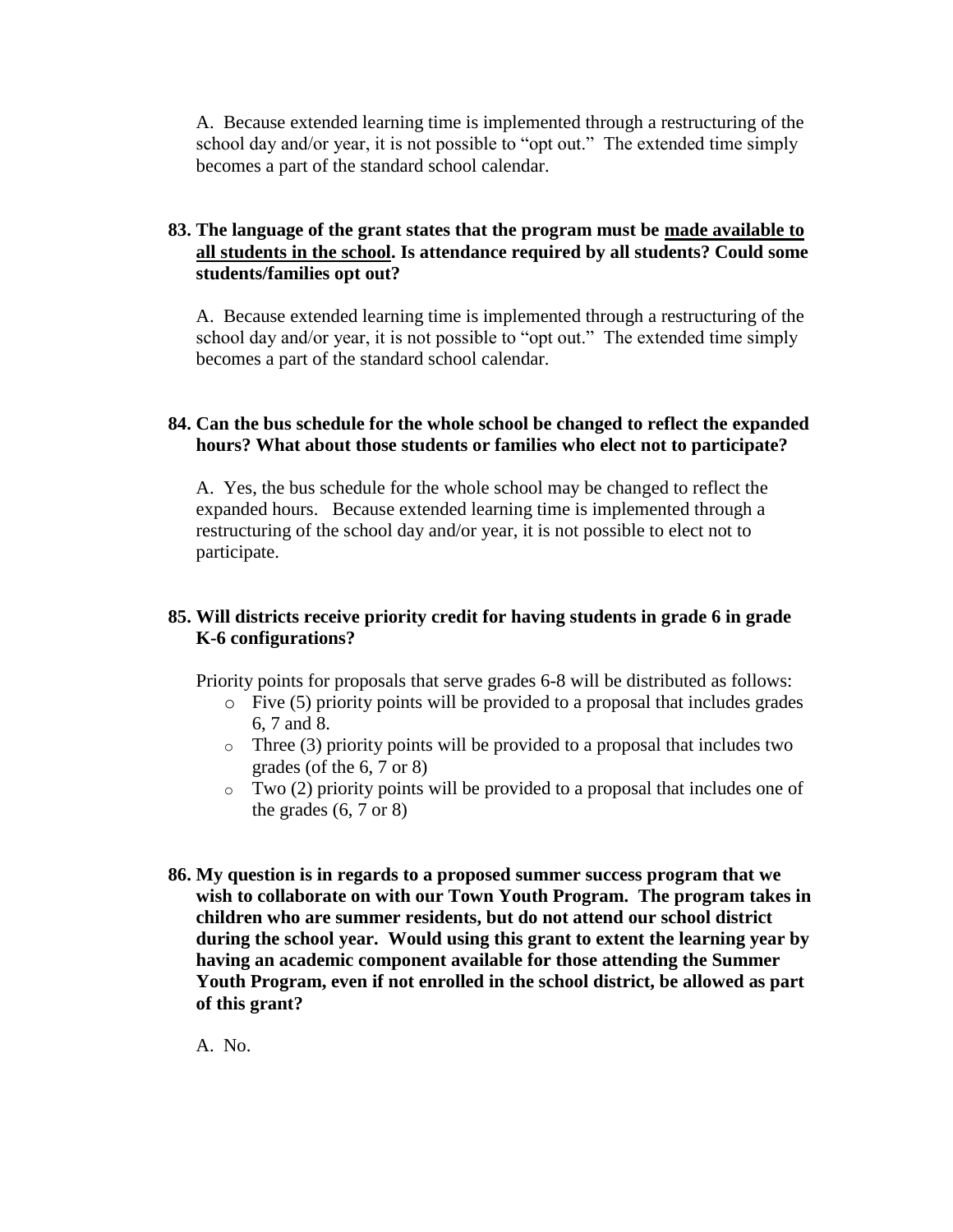#### **87. Most districts need help with understanding and completing the M/WBE forms at the end of the application, what help is going to made available?**

A. The Application Checklist identifies the list of required documents (see page 14). M/WBE assistance is available by contacting [MWBE@mail.nysed.gov](mailto:MWBE@mail.nysed.gov)

#### **88. The M/WBE forms do not make sense to districts using partners not necessarily vendors how can the forms be customized to be used by school districts? What can be done about the burden of this paperwork?**

A. The Application Checklist identifies the list of required documents (see page 14). Applicants must use the forms included in application.

89. **The RFP for the Extended Learning Time Grant Program indicates that school districts may only partner with not-for-profit community based organizations in their grant applications. Is it permissible for a non-profit CBO partner to subcontract some of the work included in their programs to for-profit youth development organizations that can offer extended learning program expertise? To be specific, can the grant application include a forprofit company as a vendor employed by the non-profit CBO?**

**A.** A school district may subcontract with a for-profit vendor in their grant application. A school district may subcontract up to 20% of the total grant award to for-profit vendors. A not-for-profit partner in the grant application may not subcontract with a for-profit vendor for any of the services to be delivered in the application.

# **90. Is participation in ELT programming mandatory for all students in a school or is participation voluntary?**

A. Participation is mandatory.

**91. Can a district receive the 10 priority points for serving students who primarily attend a Title I school-wide school or a school with at least 40% free/reduced price lunch rates if the proposed program includes 4 schools that meet that threshold and 2 that are below the 40% threshold? Is the criteria based on the number of buildings to be served or the number of students to be served?**

A. In order to be eligible for priority points, all schools in the application must meet the 40 percent threshold.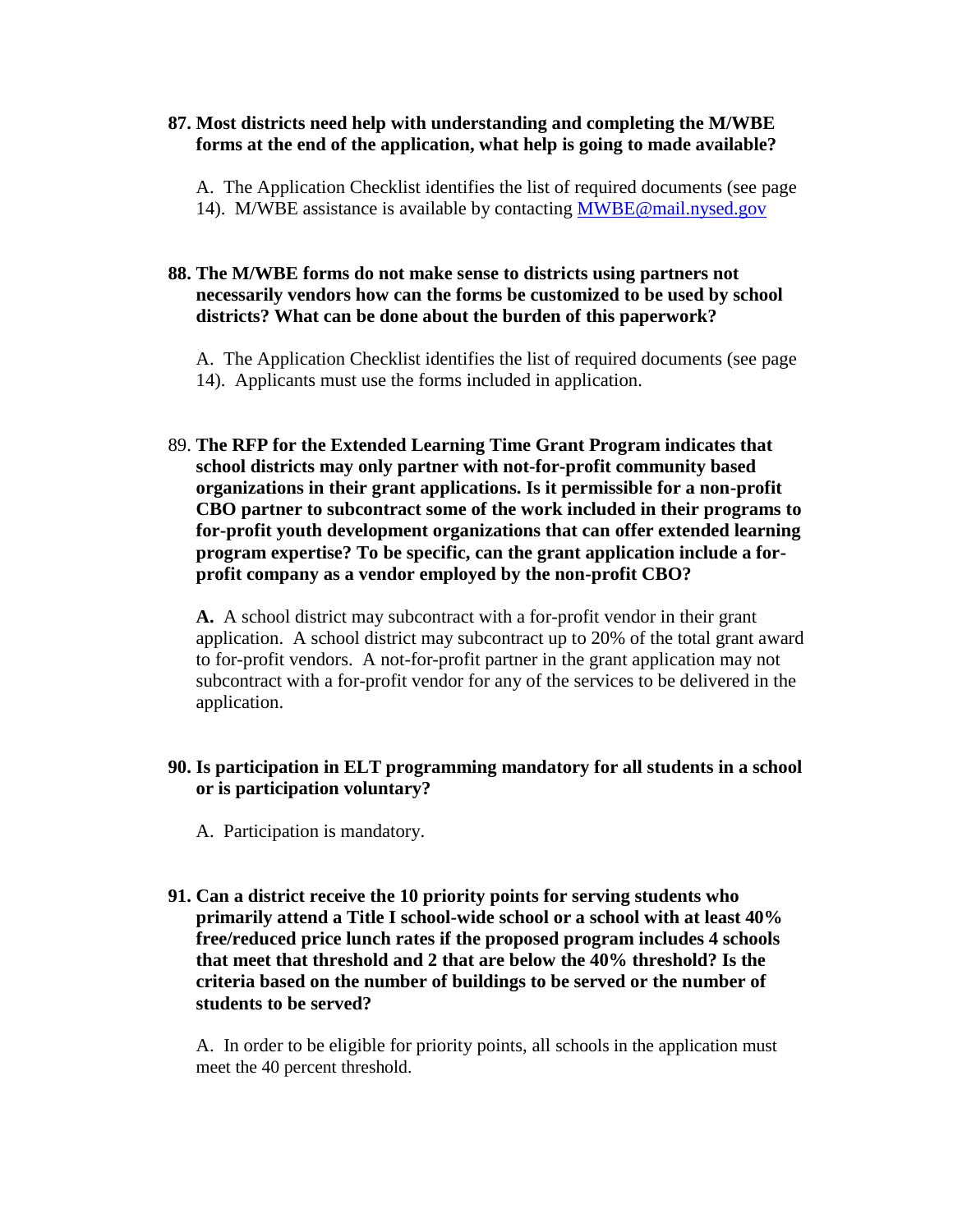**92. I wanted to let you know that the grant calculator is not working. I have put our BED's code and it will not auto fill the appropriate boxes. Please advise! This is an essential part of planning and the deadline is looming.**

A. The grant calculator is working. Be sure to look at "Worksheet 2" tab on the spreadsheet to get the proper district code.

**93. Is the grant award based on continuous enrollment or may individual students attend some afterschool sessions and not others? For example, if certain programming is offered on particular days of the week (ELA on Mondays; math on Tuesdays; etc.), could a student opt to attend only on Mondays if that's where they have an interest, and the school district determines the student needs extra help in that particular area?**

A. Students may not choose to participate in some activities and not others. Because extended learning time is implemented through a restructuring of the school day and/or year, it is not possible to "opt out." The extended time simply becomes a part of the standard school calendar, and all students must benefit from a 25% increase in learning time.

#### **94. Could an applicant include in the budget the purchase of food for an afterschool snack or lunch during a break or summer session program?**

A. The ELT grant does not prohibit the purchase of food, as long as it is for activities that are part of the ELT program.

#### **95. Could transportation of students be included in the budget?**

A. Yes.

# **96. Are districts required to charge fees for extra programming or may the activities be free?**

A. Districts are not required to charge fees. ELT funds are to be used to support programming activities.

# **97. Are applicants held to the Office of Child and Family Services requirements for student to teacher ratios?**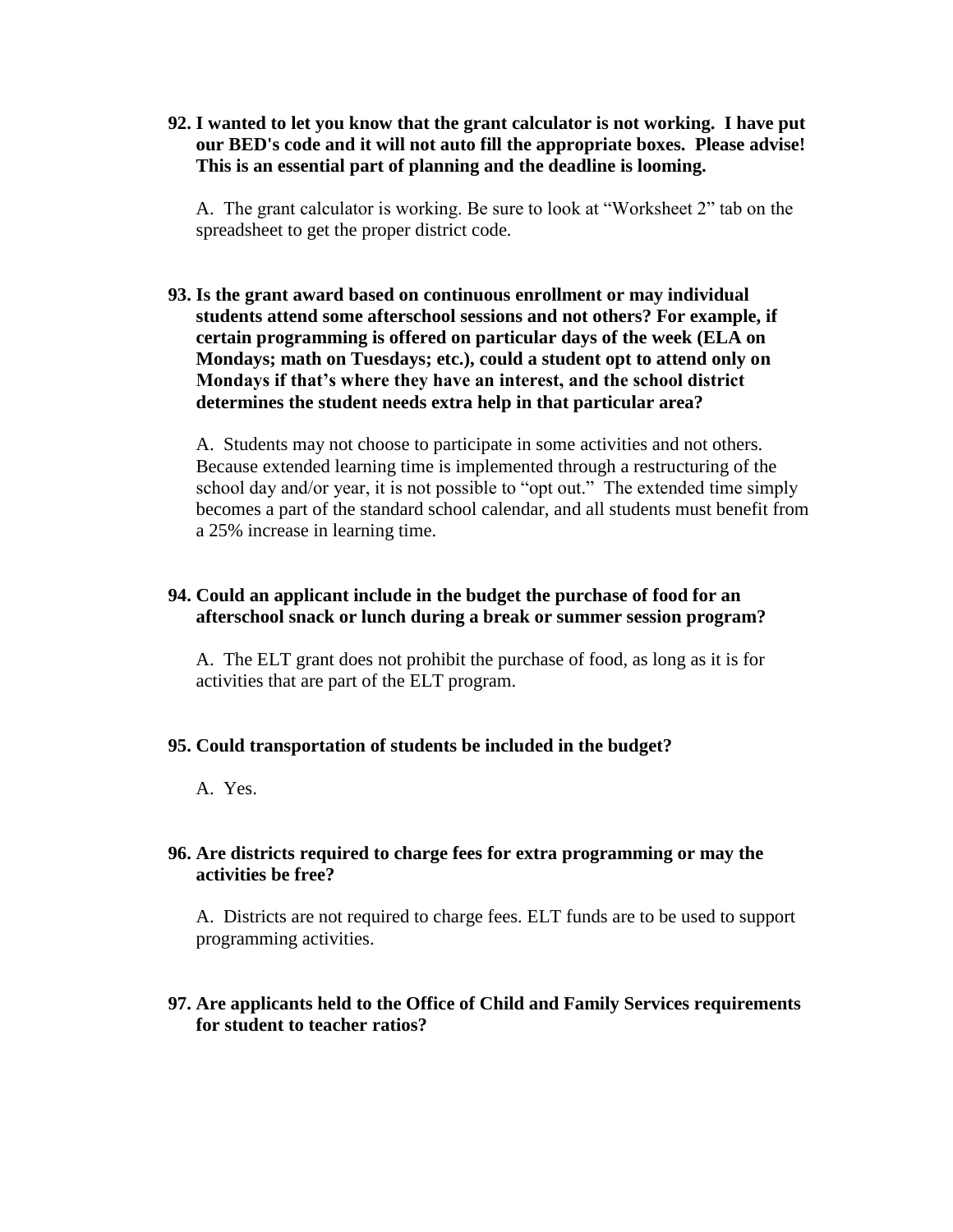A. Only if a community based organization will be responsible for the entire program, including hiring staff, and will be serving seven or more children under the age of 13.

- **98. Recognizing the great need for increased time focusing on core academics and professional development, could a district launch the program in 2013- 14 as a pilot and use the planning grant for 2013-14 to assess and enrich the program for future years of funding?** 
	- A. Yes.
- **99. Could the extra time for professional development focus only on the district teachers involved in the grant's extended learning time activities involving students with the understanding that those teachers would then collaborate and share what they learned with all district teachers in their existing time frame devoted to professional development so all teachers would benefit from the extra time?**
	- A. Yes.

# **100. Is the extended learning time for professional development required to be offered to all teachers?**

A. Professional development is required to be offered to all teachers involved in the Extended Learning Time initiative.

# **101. The RFP indicates that the FS-10 documents are not part of the 25 page limit. Is the budget narrative part of the 25-page limit?**

A. Yes.

#### **102. If a district opts to apply for the implementation planning allocation of up to \$10,000, will any narrative sections associated with this separate piece have to fit within the application's overall 25-page limit? If not, what's the page limit for describing the activities under implementation planning?**

A. The work plan is in addition to the 25 page limit for the narrative. There is no page limit for the work plan. A concise work plan must include the following: Describe the planning activities that will be completed by the district to prepare for implementation no later than the 2014-2015 school year; list the personnel that will be responsible for each activity; create a time line for completion of all activities included on the work plan.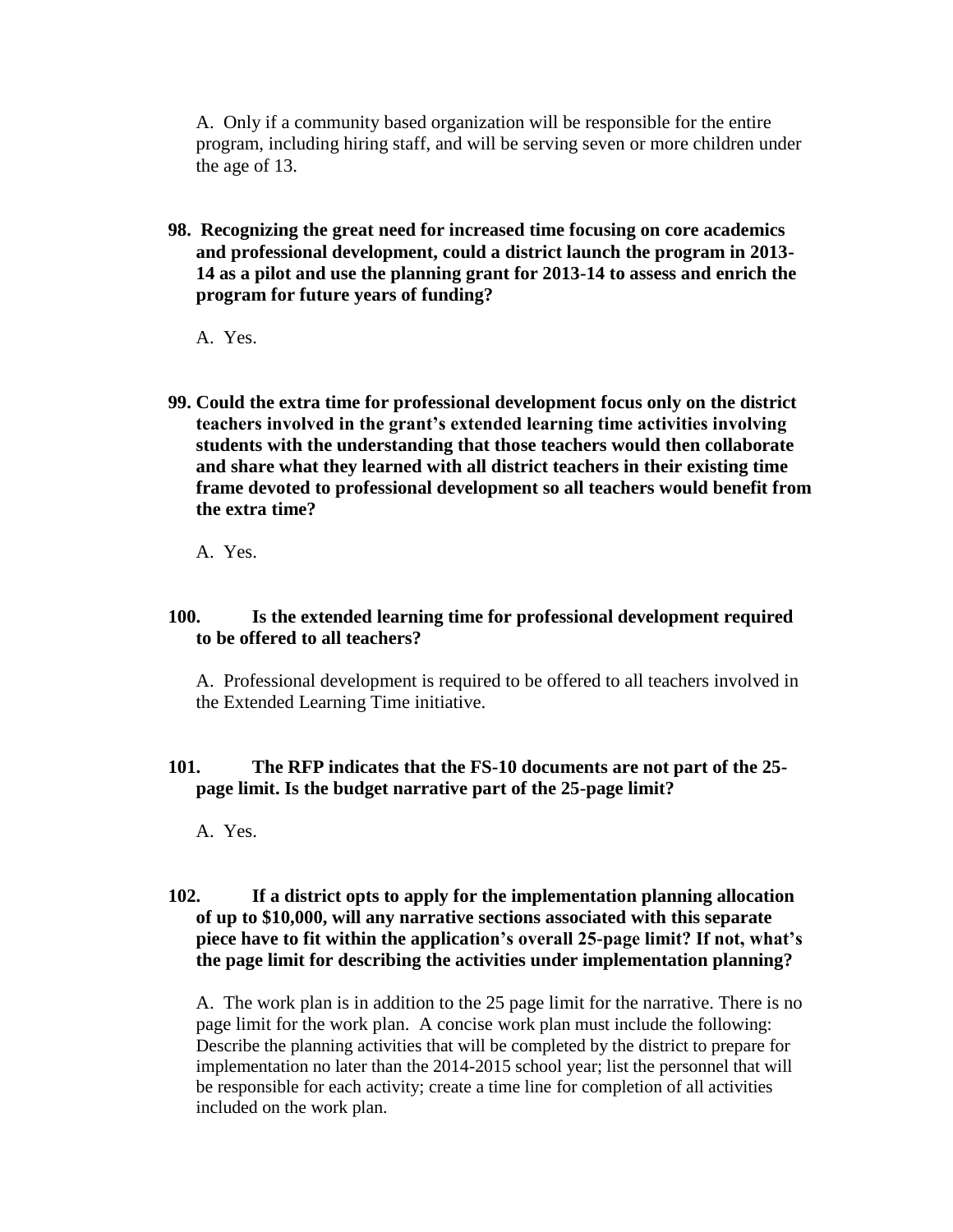### **103. Can districts apply for the implementation planning funds if their ELT programs are starting in January 2014?**

A. Yes.

# **104. Will scores and feedback/critiques from reviewers be available for this grant application? If so, what is the process for requesting this information?**

A. Applicants may request a debriefing letter within five days from the notice of non-award. Request should be sent to **ELTGOV@mail.nysed.gov.** 

# **105. How do districts complete the required M/WBE forms if they have not yet determined the vendors to be used for project supplies and materials? When submitting their ELT applications, are districts required to know the vendors they intend to use for project supplies?**

A. M/WBE firm(s) that will be utilized should be identified at the time of submission. If this cannot be done, the applicant will have thirty days from the date of notice of award to fully complete the Utilization Plan (M/WBE 101), Notice of Intent to Participate (M/WBE 102) and respond satisfactorily to any follow-up questions from the Department. Failure to do so may result in potential loss of funding.

# **106. Do applicants have to complete M/WBE forms if their projects do not require the use of grant funds for contractual services or the procurement of supplies/materials?**

A. Yes. The Application Checklist identifies the list of required documents (see page 14). Applicants must complete forms based on compliance method chosen.

# **107. More generally, it would seem that, to complete the M/WBE forms required to as part of the ELT application, districts must also have completed (or have significantly started) local competitive procurement/bid processes related to contracting with vendors. Is this correct?**

A. Yes. M/WBE firm(s) that will be utilized should be identified at the time of submission. If this cannot be done, the applicant will have thirty days from the date of notice of award to fully complete the Utilization Plan (M/WBE 101), Notice of Intent to Participate (M/WBE 102) and respond satisfactorily to any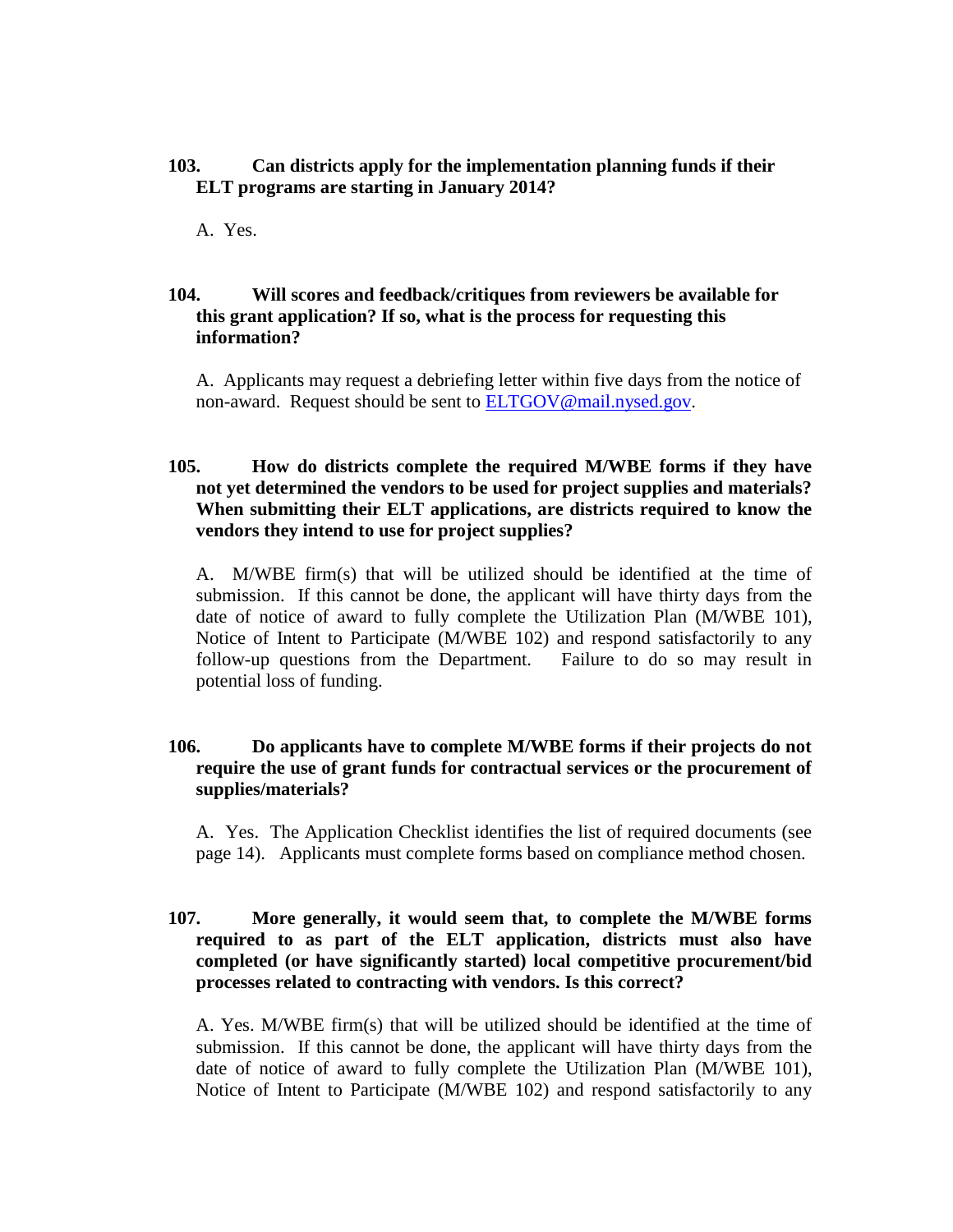follow-up questions from the Department. Failure to do so may result in potential loss of funding.

**108. Do applicants need to demonstrate that they are trying to contract with M/WBE vendors for all contractual goods and services associated with their program?** 

A. No.

**109. Or will it suffice for an applicant to document how they intend to meet the annual M/WBE goal?**

A. Yes.

**110. For example, if an applicant is able to meet the annual M/WBE goal by contracting with a single vendor, does it need to document that it has made efforts to contract with M/WBE vendors for other services/supplies associated with the project?**

A. No.

**111. If goods and services associated with an applicant's ELT project are only provided by a sole source, would an applicant be exempt from M/WBE goals for the ELT program?** 

A. No.

**112. If services can only be effectively delivered by a local, non-M/WBE contractor (such as a non-profit community-based organization), would an applicant be exempt from M/WBE goals?** 

A. No. All applicants are required to comply with NYSED's Minority and Women-Owned Business Enterprises (M/WBE) participation goals for this grant through one of three methods. M/WBE participation goals can be met by utilizing NYS certified firms for services, materials and/or supplies.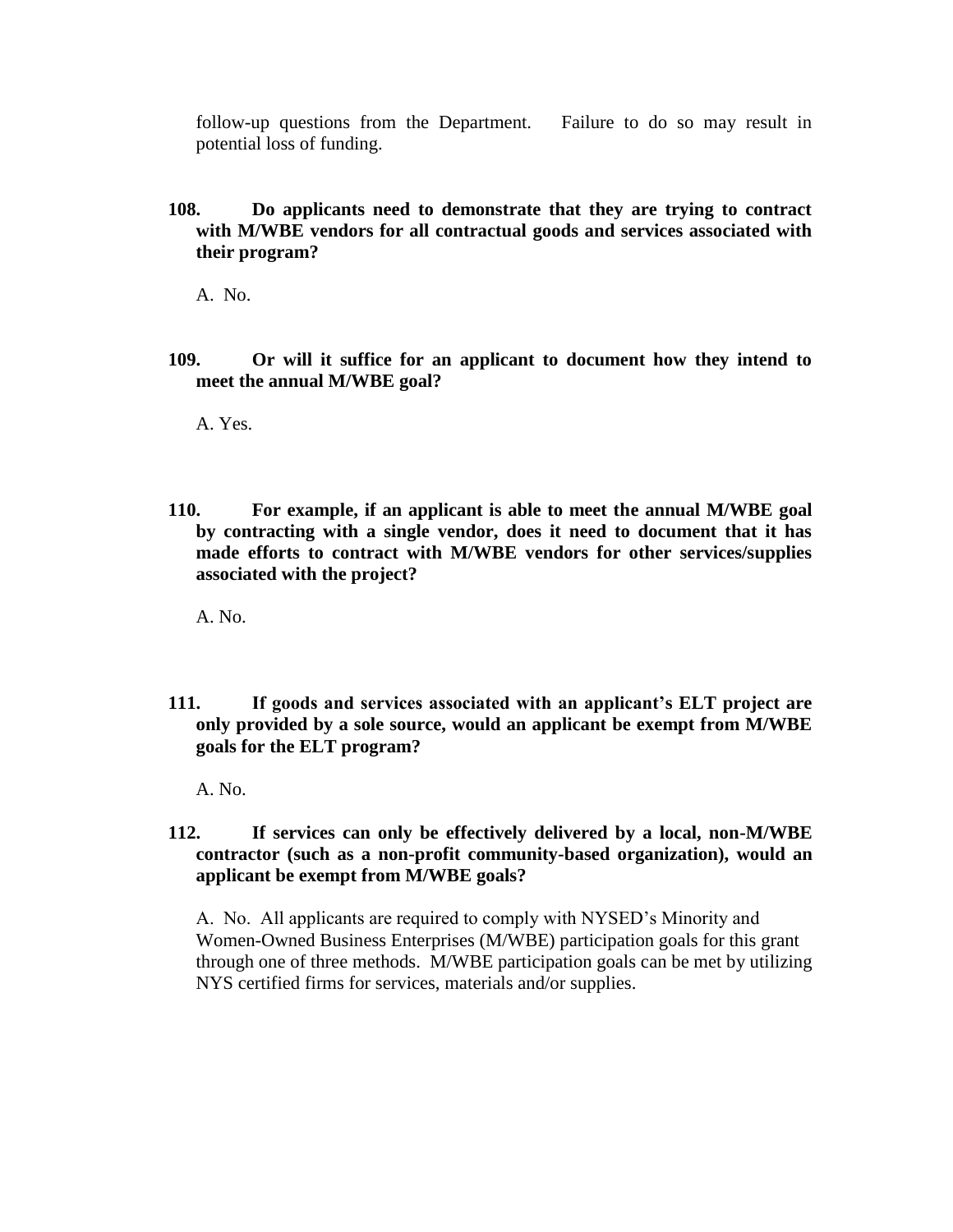### **113. In either of these cases, how would an applicant document "good faith" efforts to meeting M/WBE goals (as required to complete by M/WBE Form 105)?**

A. An applicant can document good faith efforts by providing copies or explanations as listed in Items 1-7 of M/WBE Contractor Good Faith Certification (FORM 105).

# **114. If we are applying to implement the grant in the 2013-14 year, are we required to complete an FS-10 for the period of 1/1/14 - 6/30/14 and then two additional FS-10s for the 2014-15 and 2015-16 school years?**

A. If an applicant will begin programming January 1, 2014, an FS-10 budget, prorated for the 6 month (1/1/14-6/30/14) period, must be submitted. If the applicant will begin programming July 1, 2014, an FS-10 is required for the period of 7/1/14-6/30/15. An FS-10 for the 2015-2016 program year is not required to be submitted at the time of application submission.

# **115. A school in an NYC Community School District, is interested in applying for the Extended Learning Time opportunity released by NYSED earlier this month. Can a school apply with a CBO partner, or must the lead agency be the central office of the school district?**

A. The lead applicant must be the central office at NYC DOE or a Community School District.

# **116. Are focus and priority schools still required to reflect the additional 200 hours of ELT programming in their schedule?**

A. Only priority schools are required to increase learning time by 200 hours. Those applications may use the ELT funds to help fulfill the 200 hour requirement, as long as the priority school is not supplanting funds. .

# **117. Have the focus and priority schools been notified of the 200 hour requirement by the districts?**

A. Yes.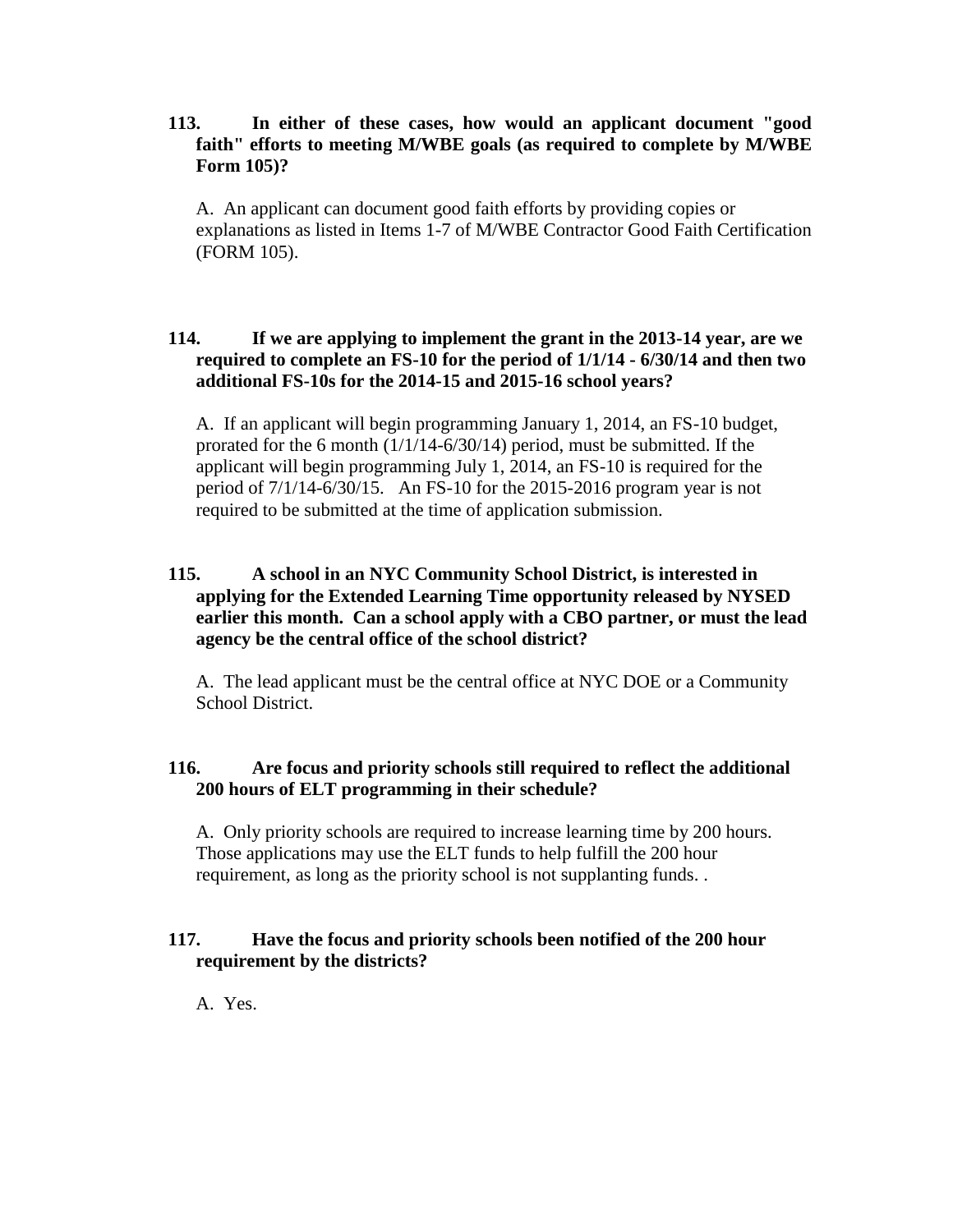# **118. Will districts notify school of the intention to apply or should principals and CBO partners submit applications as the initiation of the application process?**

A. The School District must apply on behalf of its schools, therefore, all schools and partners should be working closely with the District office in developing the ELT proposal.

# **119. Will the funding provided by this RFP initiative be eligible for use in supporting the mandatory 200 hour ELT requirement for focus and priority schools?**

A. Only Priority schools are required to increase learning time by 200 hours. Those applications may use the ELT funds to help fulfill the 200 hour requirement, as long as the priority school is not supplanting funds. .

# **120. Besides the extra points given for targeting high-need schools that meet the criteria as laid out in the RFP, what is the actual breakdown of the RFP scoring system?**

A. Point allocations are written in the narrative section of the RFP as follows:

- Targeting Schools and Students with Greatest Need (20 points)
- Clear, Comprehensive Restructuring of the School Day/Week/Year (40 points)
- Additional Time for Teacher Development, Leadership, and Collaboration (10 points)
- Evidence-based programming and measurable success (10 points)
- Resources are Aligned and Focused (20 points)

# **121. May grant funds be used for evaluation services?**

A. Yes.

# **122. Can the NYCDOE submit more than one \$8 million proposal? Meaning, can the NYCDOE submit multiple proposals with a different cohort of schools in each proposal?**

A. Any School District may submit multiple applications that total more than the 40% funding cap. However, no school district shall receive more than 40 percent of the total school-wide extended learning time grant allocation (\$8 million).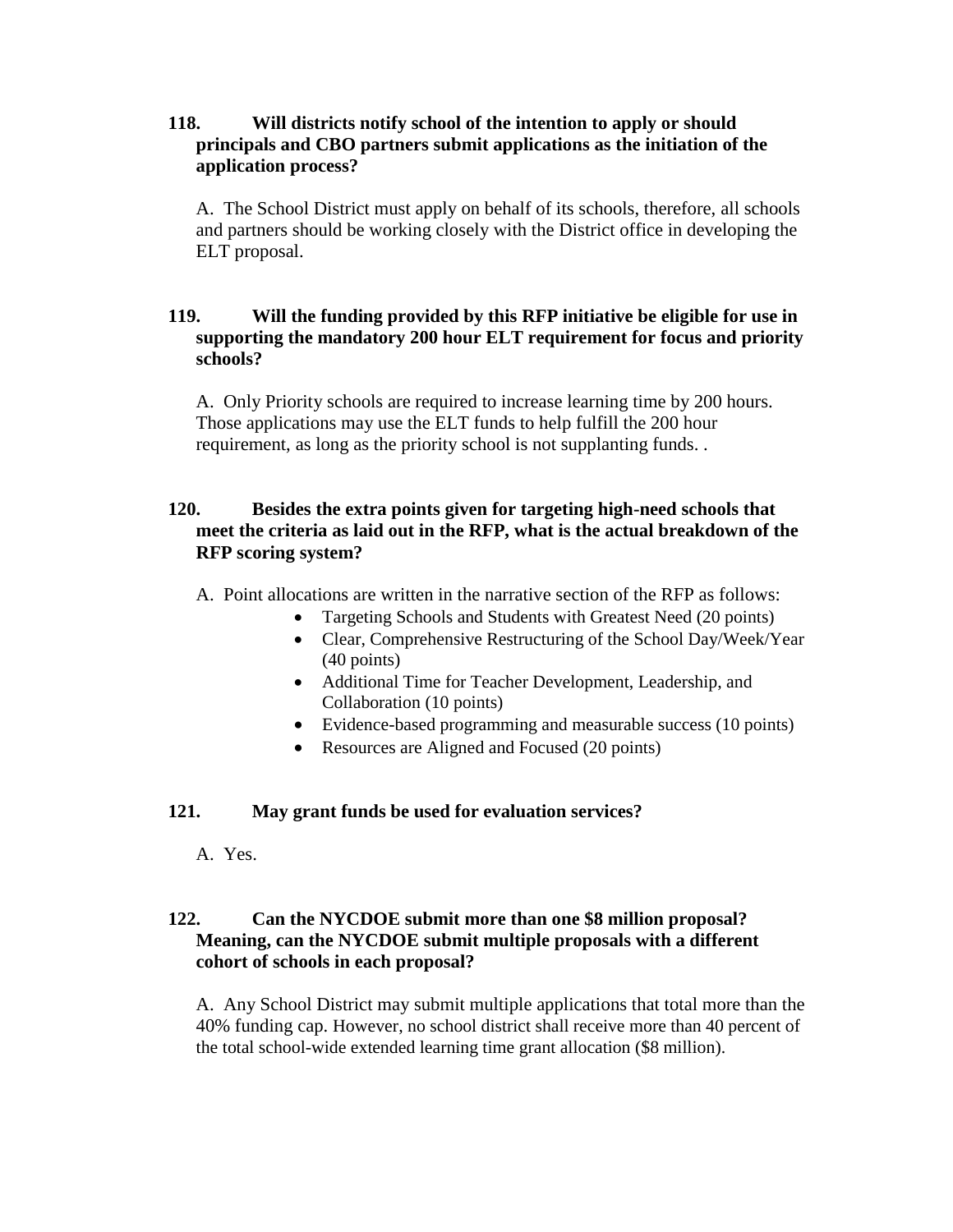#### **123. What is the maximum possible award amount for the first year, seeing as it is only 6 months in duration (January 2014-June 30, 2014)?**

A. For grants implementing ELT in the 2013-14 school year, funding will be prorated based on additional hours in 2013-14 as a percentage of the 25% minimum additional hours on an annual basis.

# **124. Do we need to identify all schools and provide complete data profile sheets by either the LOI due date or final application due date? Can we submit our application** *without* **a complete list of participating schools and then upon award of the grant identify all schools with their data profile sheets as necessary?**

A. The final list of all participating schools and related data must be included in the application submission.

# **125. Can districts propose a hybrid proposal, in which some schools implement in the 2013-14 school year and others begin in September 2014?**

A. Yes. In order to receive priority points for the schools the district wishes to implement in 2013-14, the district may wish to submit separate applications, one for 2013-14 implementation (which would receive priority points) and one for 2014-15 implementation (which would not receive those priority points).

# **126. If the districted is providing students with tools, curriculum and teacher support to engage in extended learning time during long holidays and or summer vacation via a web-mediated environment and can verify hours, can this count towards achieving the 25% of extended time?**

A. Yes.

# **127. Can the list of schools included on the Letter of Intent change in the final proposal, pending final decisions of school and district leaders, parents and community organizations? (Similar to the question above of date at which schools need to be indicated/confirmed.)**

A. The final list of all participating schools and related data are required with the application submission. The Letter of Intent should include a list of schools anticipated to be included in the grant submission.

# **128. How many schools and/or what proportion of students must implement in 2013-14 to receive the competitive preference points?**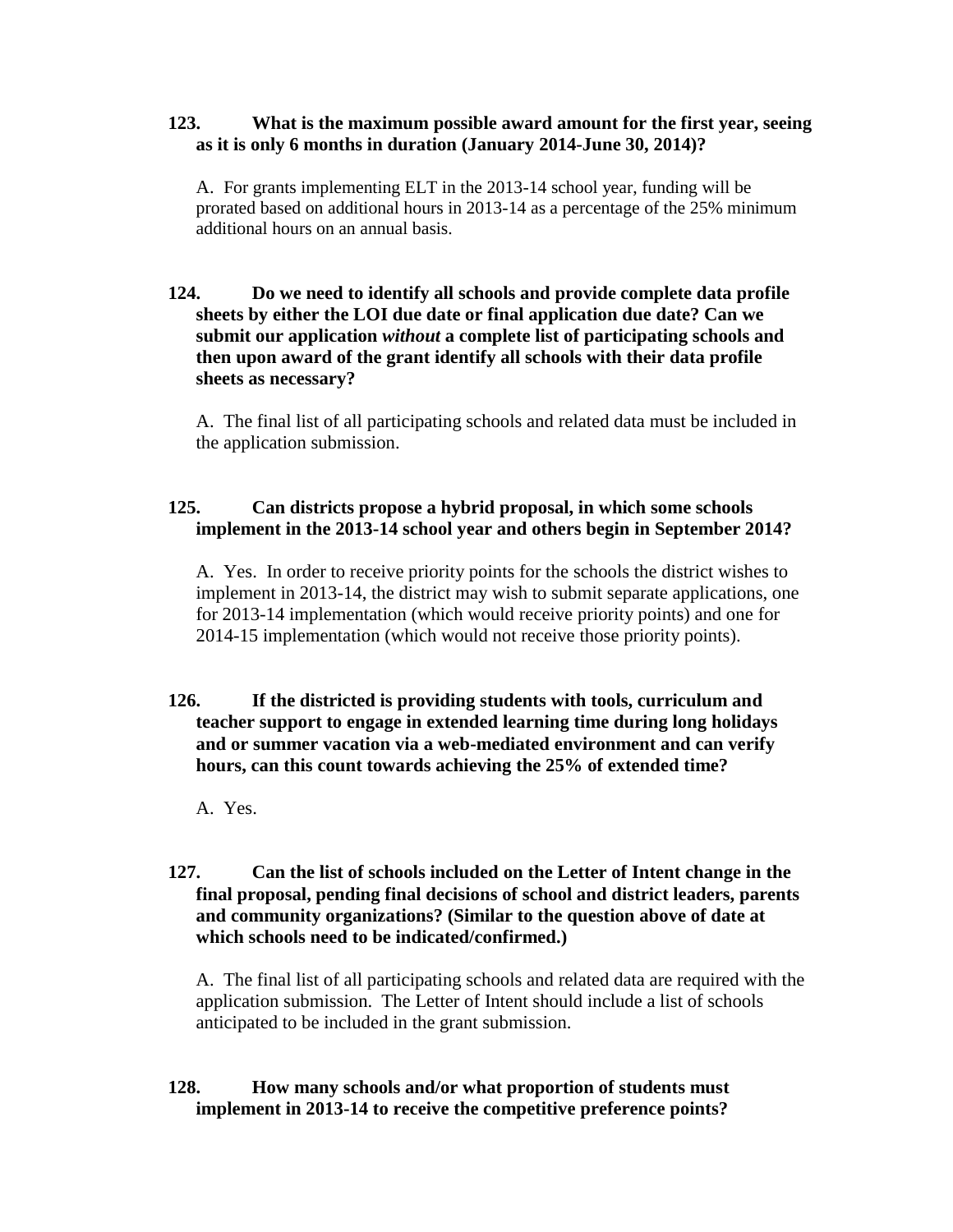A. All schools included in the application must implement ELT in 2013-14 to receive the competitive preference point.

# **129. How many schools and/or what proportion of students must be in middle school grades to receive the competitive preference points?**

A. Priority points for proposals that serve grades 6-8 will be distributed as follows:

- o Five (5) priority points will be provided to a proposal that includes grades 6, 7 and 8.
- $\circ$  Three (3) priority points will be provided to a proposal that includes two grades (of the 6, 7 or 8)
- $\circ$  Two (2) priority points will be provided to a proposal that includes one of the grades  $(6, 7 \text{ or } 8)$

# **130. Is it possible for schools to partner with a for-profit CBO, to be paid as a vendor?**

A. A school district may subcontract with a for-profit vendor in their grant application. A school district may subcontract up to 20% of the total grant award to for-profit vendors. A not-for-profit partner in the grant application may not subcontract with a for-profit vendor for any of the services to be delivered in the application.

# **131. What is the minimum percentage of a school's population that must attend extended learning time?**

A. 100%. Because extended learning time is implemented through a restructuring of the school day and/or year, it is not possible to "opt out." The extended time simply becomes a part of the standard school calendar.

**132. The RFP states that schools must expand learning time by adding at least 25 percent more time to the academic calendar beyond the current schedule. It also states, "School-wide extended learning requires a transformation and redesign of the school calendar for all students in the school." Can a school provide extended learning to subsets of students at different times as part of a school redesign? For example, could some students participate in an expanded learning program after the traditional school-day schedule, while others participate during the weekends and/or**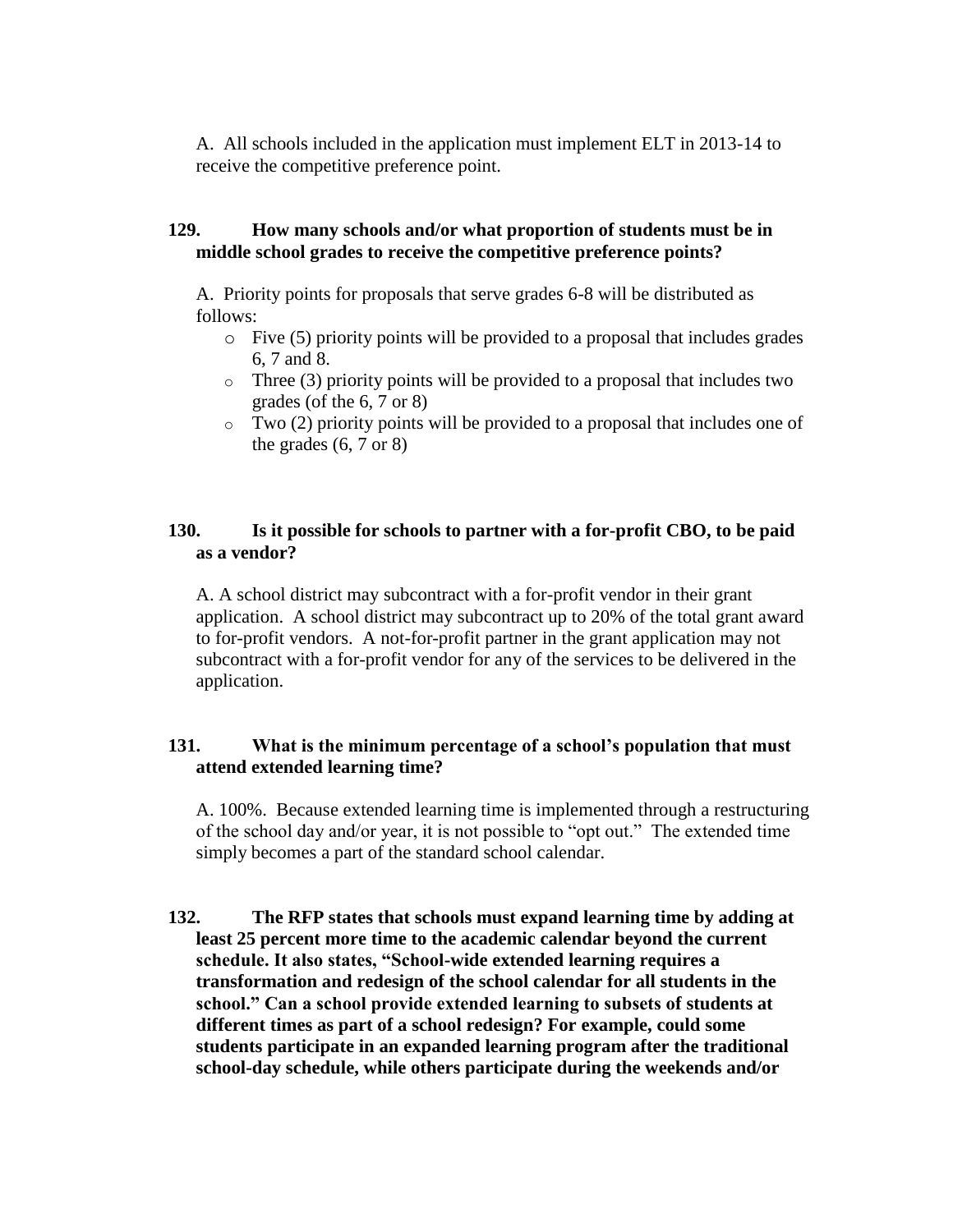#### **summer as long as all students receive at least 25 percent more learning time?**

A. Yes, a school may provide extended learning to subsets of students at different times as part of a school redesign, as long as all students receive at least 25 percent more learning time.

# **133. Are grantees that begin implementation during the 2013-2014 school year required to offer the extended learning time program to all students in the school beginning January 2014?**

A. There is no minimum requirement for increased learning time from January 1, 2014 – June 30, 2014; however, in order to receive priority points the applicant must plan to implement extended learning time during the 2013-14 school year equivalent to at least half of the expanded learning time of a full school year. The applicant must use the Grant Calculator on page 5 of the RFP to calculate ELT hours in relation to prorated funding percentage.

# **134. Can a school or network of schools phase in extended learning time, for example offering extended day to one or more grades in the school in the 2013-14 year and more grades in the 2014-15 year?**

A. No. All students in the building must benefit from extended learning time. The applicant must use the Grant Calculator on page 5 of the RFP to calculate ELT hours in relation to prorated funding percentage.

# **135. The RFP states that grantees, "…will need to complete an ELT Performance Agreement prior to implementing the extended learning time schedule that will set clear, measurable goals and benchmarks," including targets for attendance. Are grantees that begin implementation during the 2013-2014 school year required to set a performance benchmark of 100% for program participation beginning January 2014?**

A. There is no minimum requirement for increased learning time from January 1, 2014 – June 30, 2014. The applicant must create benchmarks which reflect the hours of programming between January 1st and June  $30<sup>th</sup>$ , and use the Grant Calculator on page 5 of the RFP to calculate ELT hours in relation to prorated funding percentage.

**136. For schools and districts proposing to offer a summer component, are rising 6th graders considered students in the middle grades for purposes of the competitive preference points?**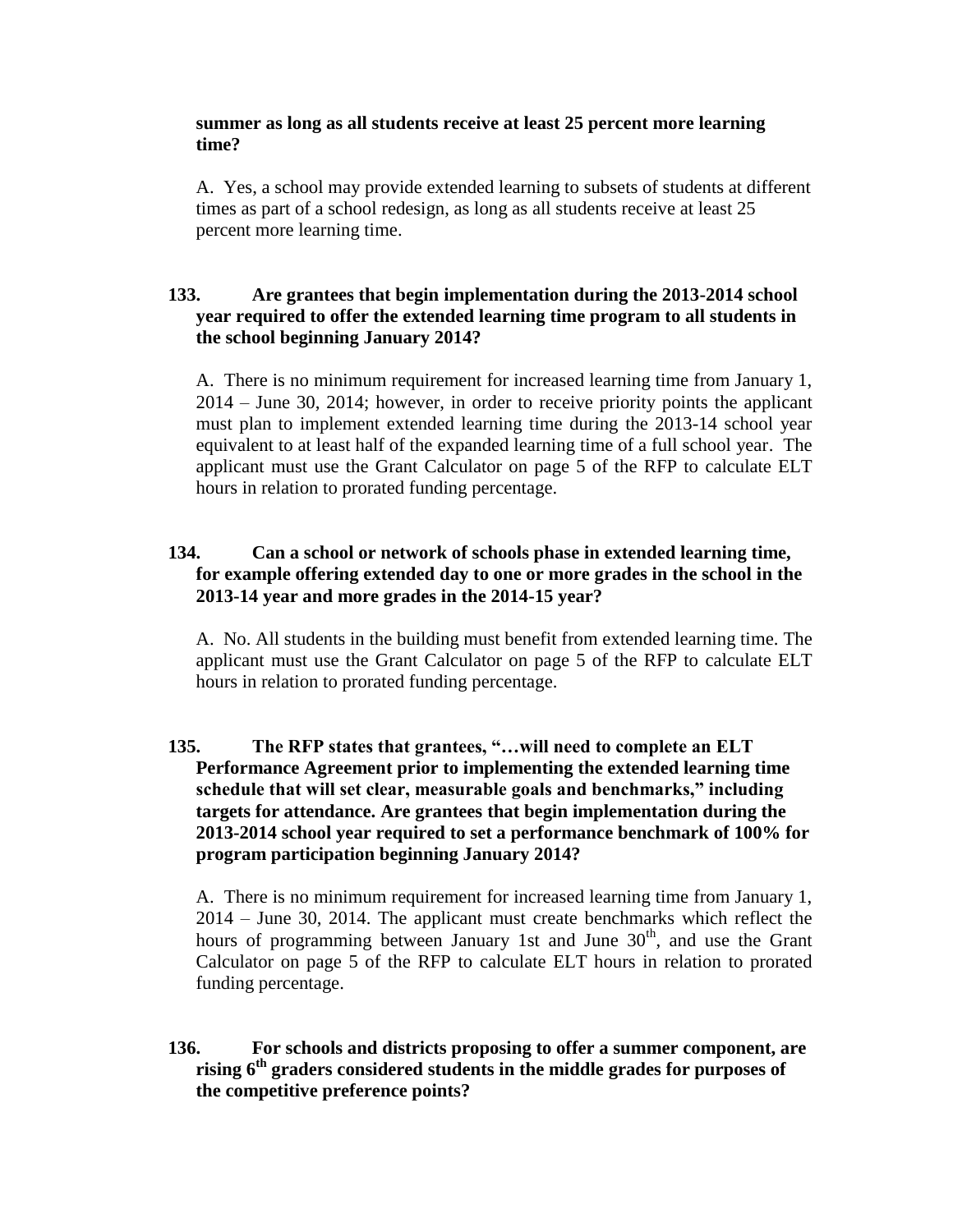A. Yes.

**137. For schools and districts proposing to offer a summer component, are rising 9th graders considered students in the middle grades for purposes of the competitive preference points?**

A. No.

# **138. Are activities in the summer of 2014 considered part of 2013-14 implementation or 2014-15 implementation for the purposes of competitive preference points?**

A. Summer ELT activities are part of the 2014-2015 program year (July 1, 2014 – June 30, 2015), and are not eligible for competitive performance points.

# **139. Is it expected that all schools in a district proposal will offer the same model for extended day. For example, may some offer a longer school day while others offer a longer school year?**

A. ELT design may vary among individual schools in the district.

# **140. The grant program requires districts to use additional time for teacher professional development. Does the additional time added for professional development count toward the minimum 25 percent more time? To clarify, is it expected that students receive 25% more time, regardless of when teachers receive extra professional development time?**

A. Yes. As stated in the RFP, applicants must indicate the current amount of student learning time and the proposed minimum amount of student learning time under this proposal, which must demonstrate at least a 25 percent increase from the current base.

**141. The scoring rubric states that extra-curricular activities outside of core academics, including sports, are permitted but must be tied to increased student achievement and academic performance. While high-quality enrichment activities, such as sports, can positively impact student engagement and achievement, they may not have a direct academic focus. Are high-quality enrichments that do not directly focus on academic standards, but can improve academic achievement as a result of participation, permitted in the ELT program?**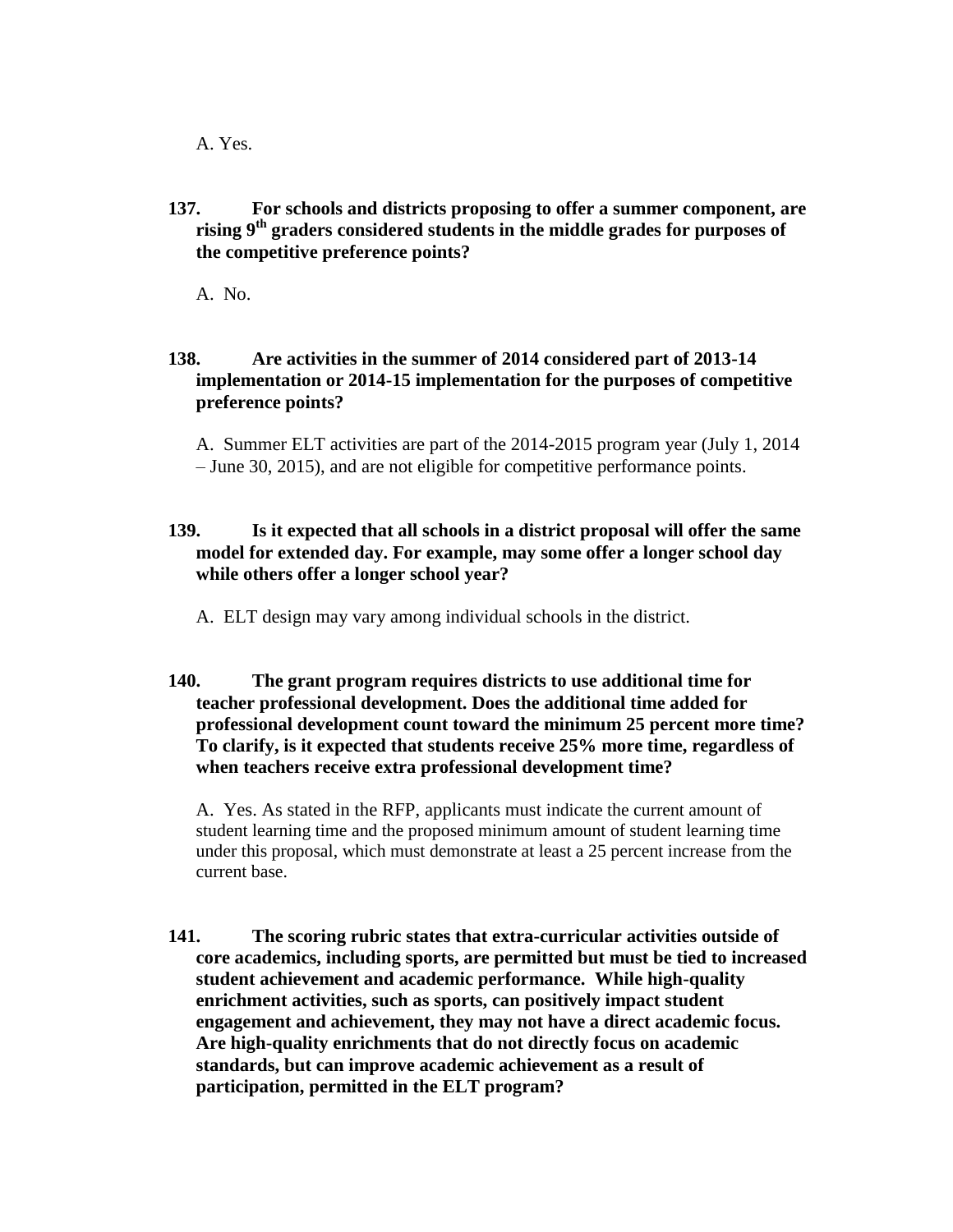A. It is the responsibility of the applicant to thoroughly describe how high-quality enrichments that do not directly focus on academic standards can improve academic achievement as a result of participation.

**142. The RFP states that each grantee must provide actual school enrollment and average daily attendance each August 15th and that, "If the actual reported daily attendance is below a threshold established by the department when compared to the estimated average daily attendance used in the grant calculation, the grantee's grant may be proportionately reduced by the amount of the percentage deficiency." Will any flexibility be given to schools that begin implementation in January 2014 and may need additional time to meet attendance goals?** 

A. There is no minimum requirement for increased learning time from January 1, 2014 – June 30, 2014. The applicant must create benchmarks which reflect the hours of programming between January 1st and June  $30<sup>th</sup>$ , and use the Grant Calculator on page 5 of the RFP to calculate ELT hours in relation to prorated funding percentage.

**143. Do schools and community partners currently offering after-school or summer learning opportunities to some students have to list those additional learning opportunities in attachment A, and are those considered part of the current school schedule even though they are not available to all students nor is there an expectation that all students attend?**

A. Schools must include all current additional learning activities for students on Attachment A. Yes, they are part of the current school schedule.

**144. May schools propose to use Extended Learning Time grant funds to redesign the school in combination with other funds that do not allow or require redesign of the school, e.g., local youth development funds, 21st Century Community Learning Center funds? May they incorporate these funds into the design of ELT to reach the highest number of schools and ensure they are supplementing rather than supplanting existing funds?** 

A. Yes, as long as ELT grant funds accomplish the purpose required in the statute and RFP.

**145. Schools are required to add 25% more time to their current school schedule. If the current school schedule includes additional services for some, but not all students, can the school report its current schedule as the hours for which all students are expected to attend?**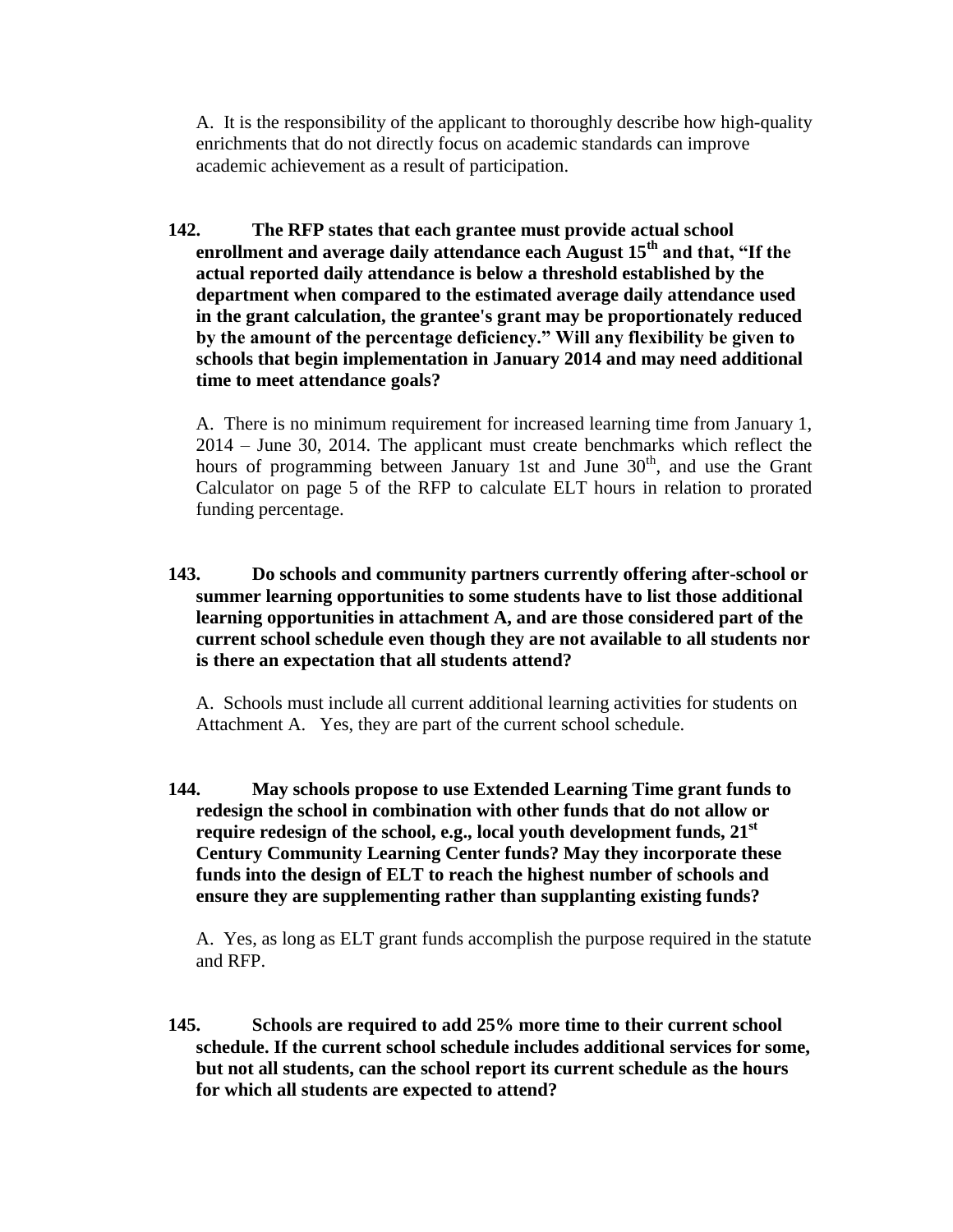A. No, the 25% must be in addition to the current schedule, including any existing afterschool or summer programs that are part of the standard school calendar.

### **146. Do pre-K students need to be included in whole-school models in schools with pre-K classrooms?**

A. Schools may use discretion in providing extended learning time to students in Pre-Kindergarten and Kindergarten.

# **147. Can schools that currently offer after-school or summer programs to some students use Extended Learning Time grant funds to offer a school redesign for all students?**

A. Yes, as long as the school is increasing learning time by 25%.

# **148. Can extended hours beyond the traditional school schedule use this additional time to meet the minimum 25 percent additional time requirement?**

A. No, the 25% must be in addition to the current schedule, including any existing afterschool or summer programs that are part of the standard school calendar.

# **149. Are grantees required or encouraged to contract with an external evaluator?**

A. Hiring an external evaluator is not a requirement of this funding opportunity.

# **150. Are contracts with technical assistance providers an allowable use of program funds?**

A. Yes.

#### **151. Will grantees receive any technical assistance services from NYSED?**

A. Yes.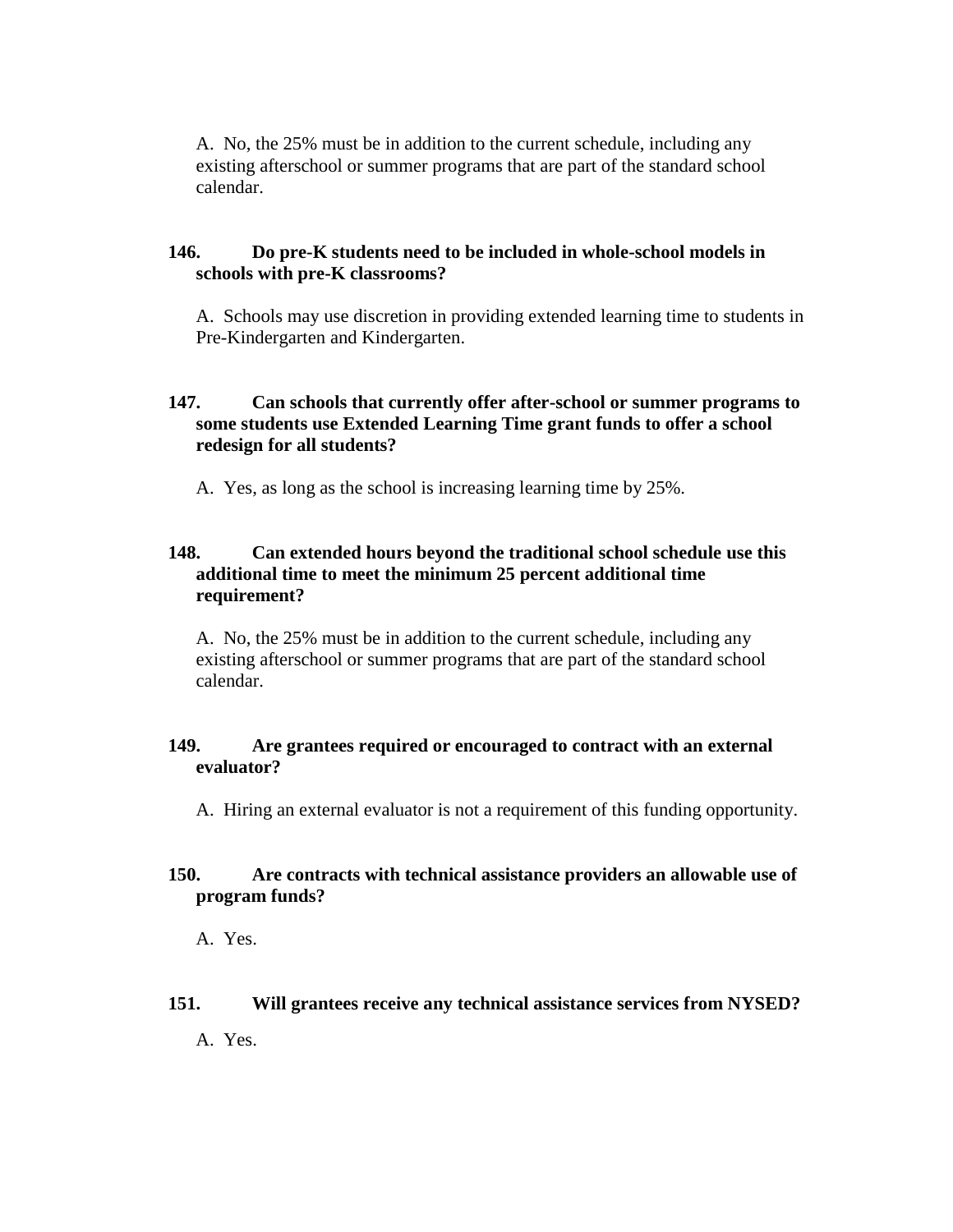**152. On page 6 'Scoring' the RFP states that "School-wide proposals that provide extended learning time for students in grades 6-8 will receive priority points." Does that mean school districts applying for an Extended Learning Time grant for junior-senior high school (grades 7-12 students) would not qualify for the bonus points? Or could a district include grade 6 students (from elementary school) to receive the priority points?**

**A.** Priority points for proposals that serve grades 6-8 will be distributed as follows:

- o Five (5) priority points will be provided to a proposal that includes grades 6, 7 and 8.
- $\circ$  Three (3) priority points will be provided to a proposal that includes two grades (of the 6, 7 or 8)
- $\circ$  Two (2) priority points will be provided to a proposal that includes one of the grades  $(6, 7 \text{ or } 8)$
- **153. Are school districts that have a structure where the elementary school consists of grades K-6, a junior high comprised of grades 7-8 and a high school for grades 9-12 ineligible to receive priority points, if the district opts to apply for an Extended Learning Time grant targeting the junior-senior high school only (grades 7-12)? Would it be acceptable for the district to reach down to grade 6 for inclusion in the grant (minus grades K-5) and receive the priority points?**

**A.** Priority points for proposals that serve grades 6-8 will be distributed as follows:

- o Five (5) priority points will be provided to a proposal that includes grades 6, 7 and 8.
- $\circ$  Three (3) priority points will be provided to a proposal that includes two grades (of the 6, 7 or 8)
- $\circ$  Two (2) priority points will be provided to a proposal that includes one of the grades  $(6, 7 \text{ or } 8)$
- **154. Our district does not have a middle school defined as grades 6-8. We have an elementary school (grades K-6), a junior high school (grades 7-8) and a high school (grades 9-12). If we apply for the grant on a school-wide basis, as opposed to district-wide, is there a way we could qualify to receive the "grades 6-8 priority points" (page 6 of RFP), or would we have to submit a district-wide application to be eligible for those extra points?**

**A. You may eligible for partial priority points.** Priority points for proposals that serve grades 6-8 will be distributed as follows:

o Five (5) priority points will be provided to a proposal that includes grades 6, 7 and 8.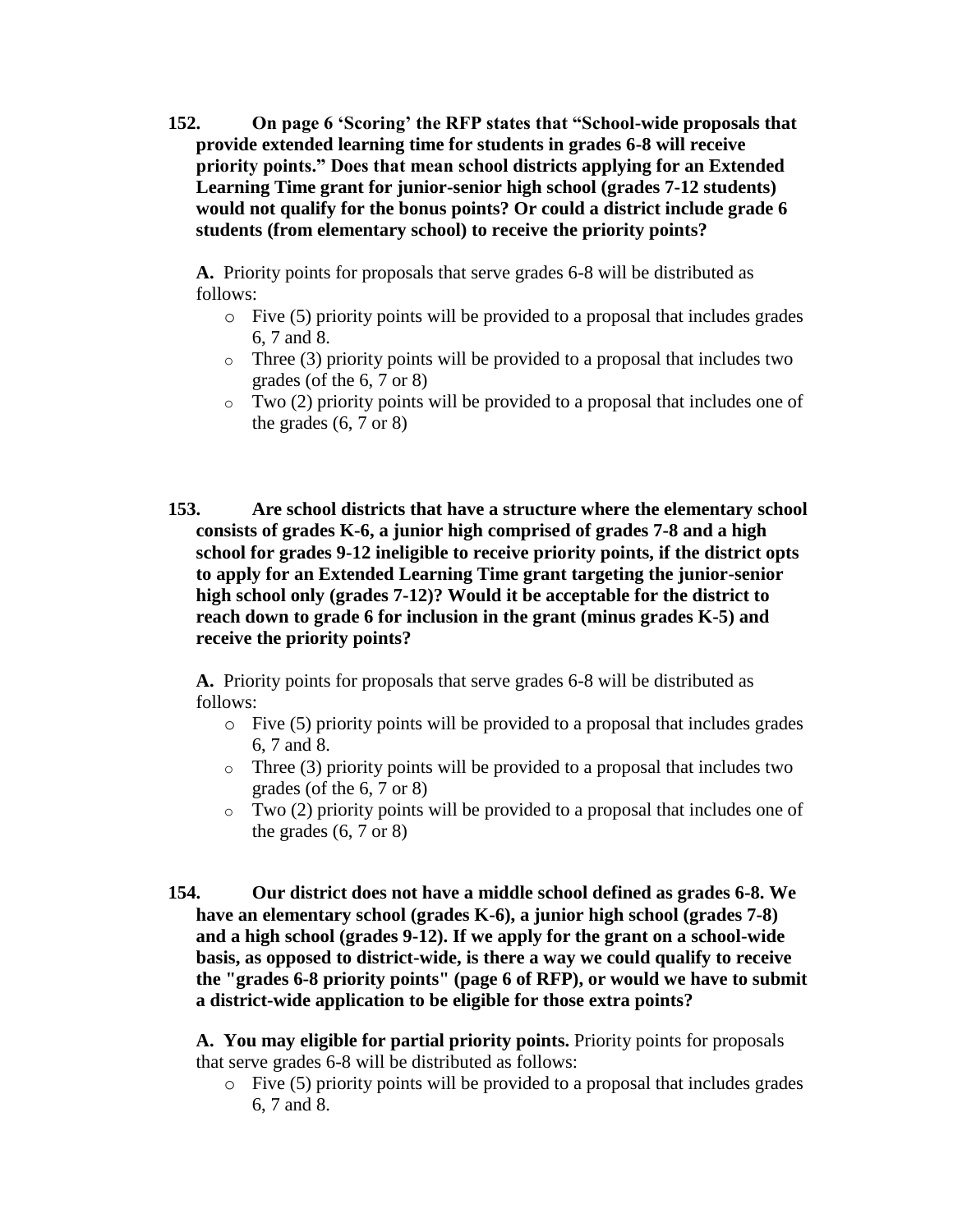- $\circ$  Three (3) priority points will be provided to a proposal that includes two grades (of the 6, 7 or 8)
- $\circ$  Two (2) priority points will be provided to a proposal that includes one of the grades  $(6, 7 \text{ or } 8)$

# **155. If the programming must be mandatory, can it be for a targeted group within a school, such as some grades or some students?**

A. No, the programming is mandatory for all students in the school.

# **156. Can two schools add different amounts of time, as long as the districtwide expanded time equals 25%? (I.e., if School A adds 30% more time and School B adds 20% so the overall increase is 25%, is that okay?)**

A. No. The increase in learning by 25% must be school-wide in each building.

# **157. Could a district target part of its elementary school (i.e. grades 2-5) and all of its middle school (6-8)? Or must all grades in both schools be targeted?**

A. The program must be school-wide and inclusive of all grades in the building.

**158. Page 22 includes the line: "Describe how extended learning time will be used to ensure all students schedules include academic intervention or acceleration taught primarily by certified teachers." Does this mean that non-certified teachers could be used for other instruction that is part of the extended learning time?**

A. Yes.

**159. If a district launches the program in January 2014, can they also apply for the planning grant?**

A. Yes.

# **160. Is the 4-page executive summary in addition to the 25-page program narrative, or should that be included within the 25 pages?**

A. The Executive Summary is in addition to the 25 page limit for the narrative.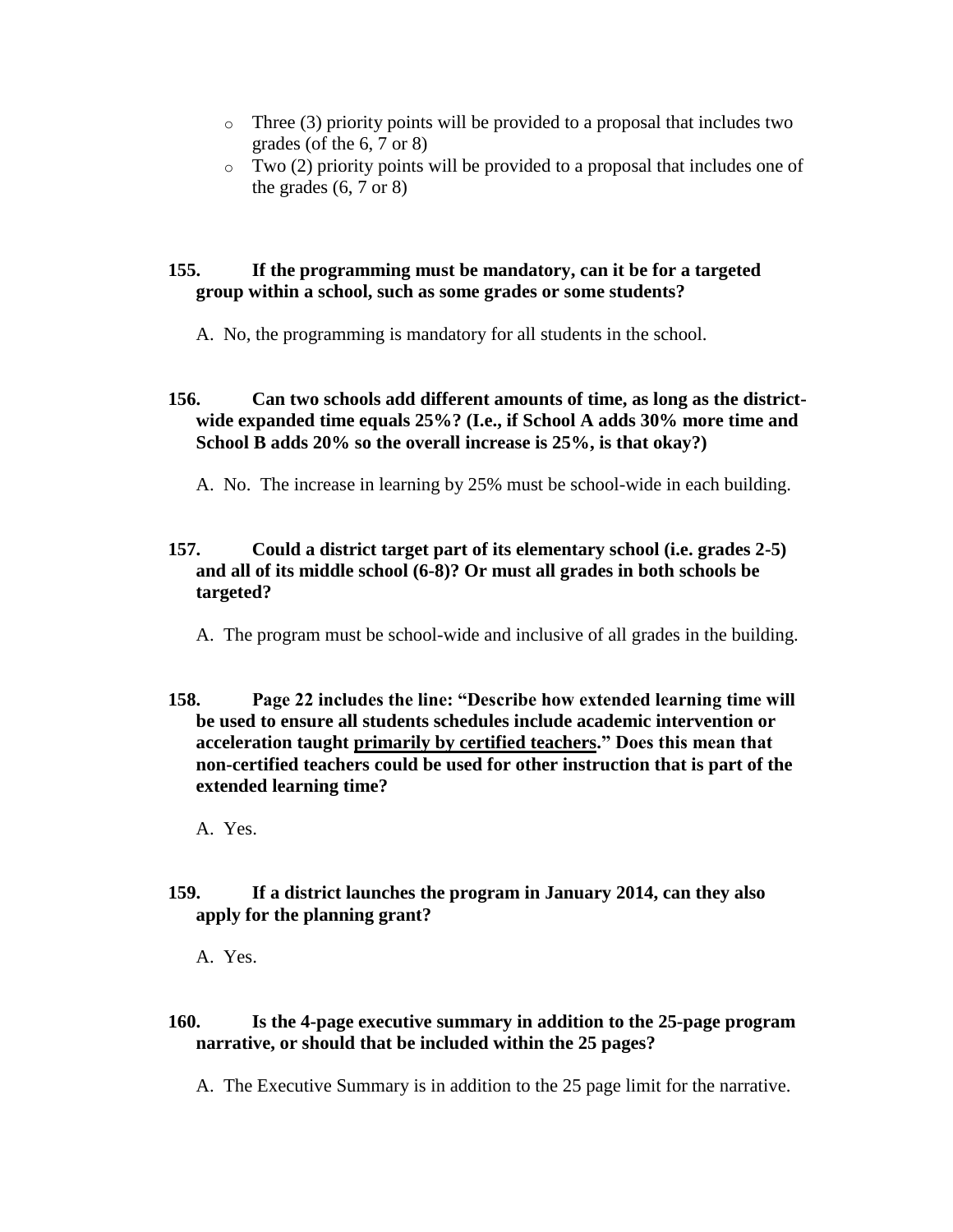**161. It is my understanding that the ELT grant project period will essentially be 2 years (for projects implementing ELT programming beginning in 2014-15 school year) or 2.5 years (for projects beginning ELT implementation in the 2013-14 school year). There will be no continuation funding for ELT programs after the 2015-16 school year. So while a district is not required to start its ELT program during the 2013-14 school year, it will only have two years of grant funding if it intends to begin ELT program implementation in 2014-15. Is this correct?**

A. Funding is based on \$20 million in the 2013-2014 school year and each school year thereafter, subject to grantee performance and annual appropriation.

# **162. How many months of the project should be covered by the ELT implementation budget detailed on the FS-10 form? Does the length of the project/budget period covered on the applicant's FS-10 form vary depending upon whether applicants are requesting implementation funds for 2013-14 School Year Implementation or the 2014-15 School Year Implementation?**

A. If the district is implementing an ELT program in January 2014, it should submit a prorated budget for the period of January 1, 2014 - June 30, 2014. See pages 4-5 of the RFP for instructions on how to calculate prorated funding. If an applicants is applying to begin programming in September 2014, a FS-10 budget is required for the period of July 1,  $2014 -$  June  $30^{\circ} 2015$ .

# **163. The Application Checklist form notes that a "Three-Year Budget Summary Chart" form should be included with the ELT application. I did not see this form included in the application packet on the ELT program webpage. Where can I find the "Three-Year Budget Summary Chart" form?**

A. The Three Year Budget Summary is NOT required with this RFP.

# **164. Outside of the cost per student cap, is there an annual cap on ELT awards?**

A. No school district shall receive more than 40 percent of the total school-wide extended learning time grant allocation.

**165. There are no sections within the application discussing project sustainability. What is the expectation from SED for long-term projects? Will additional funding be available to support successful ELT projects? Or will districts plot long-term (beyond grant period) sustainability through tax supported revenue or other partnerships or funding sources?**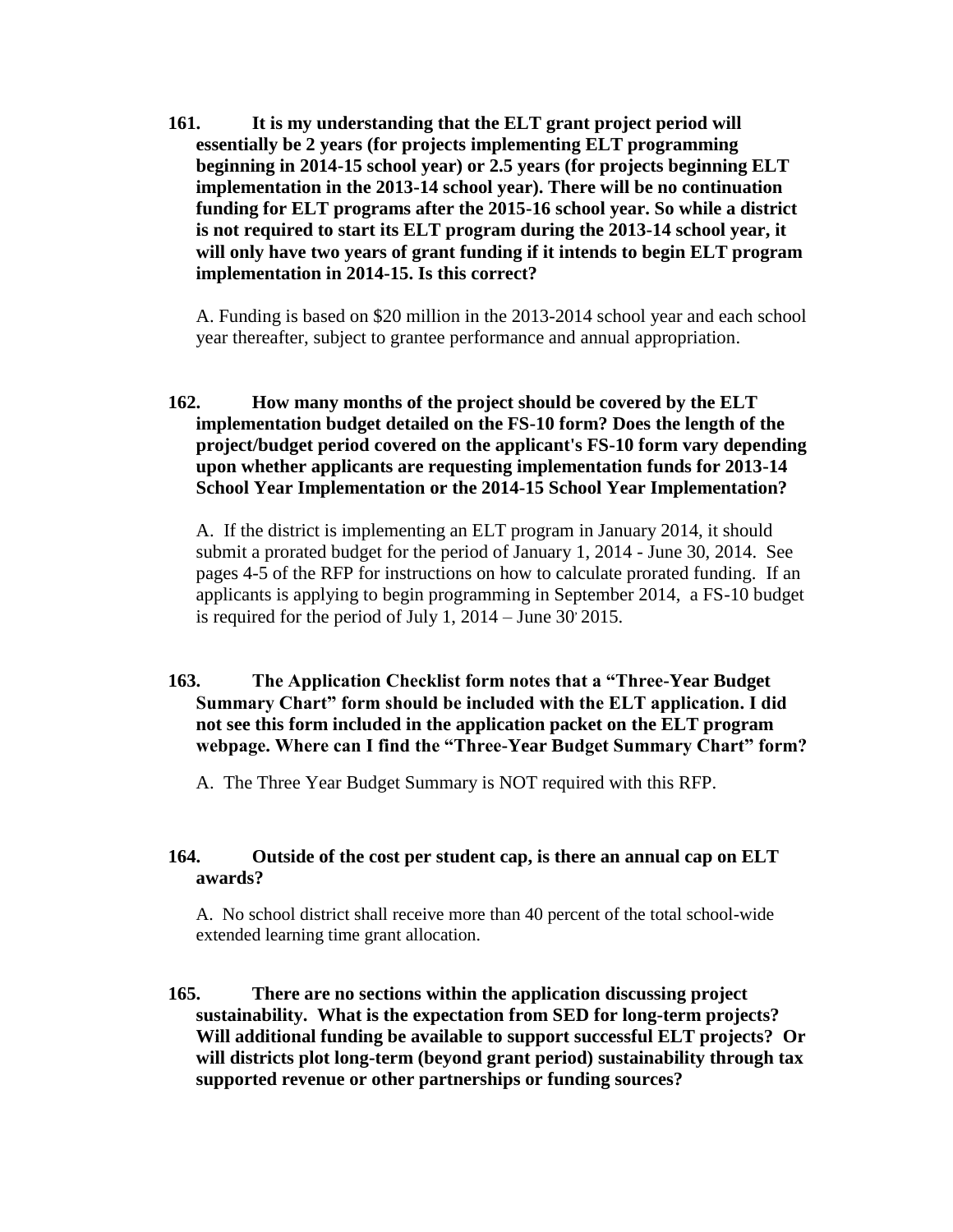A. \$20 million in the 2013-2014 school year and each school year thereafter, subject to grantee performance and **annual appropriation**.

# **166. Please clarify whether the 25% additional time is inclusive of all school time, or exclusive to instructional time only.**

- A. The additional time is inclusive of all current school time.
- **167. Can an existing schedule be manipulated to include instructional time if the existing time is deemed by the district to be non-effective for its intended purpose? For example students arrive on campus at 7:50 and have time for breakfast and advisement every day before their instruction begins at 8:35. Can the time between 7:50 and 8:35 be revised for instruction and count toward the 25% goal?**

A. Yes, the school may restructure the day to include instructional time between 7:50 and 8:35.

**168. Can time be added onto the calendar year or instructional day to target at-risk, low achieving students and exclude (or not mandate) those students who are performing at or exceeding standards? Or must ALL students attended extended learning sessions?**

A. All students must benefit for 25% increase in learning time.

**169. What defines a school's "current academic calendar?" Do schools base the 25% increase off their typical school hours, or the total hours that include regular school hours and additional programming (summer programming, Saturday hours, and/or before/after school programming)?**

A. Schools are required to add 25% to the existing programs, including summer programming, Saturday hours, and/or before/after school programming.

**170. What is the actual cost per pupil allowed for New York City? We notice on page 4 of the RFP, under the "Funding" section that it states that the greater of \$1500 or 10% of the Annual Operating Expense will be used, but the provided chart that displays the Annual Per Pupil cost by District lists \$1699 for New York City.** 

A. \$1699 as that is the greater of the two.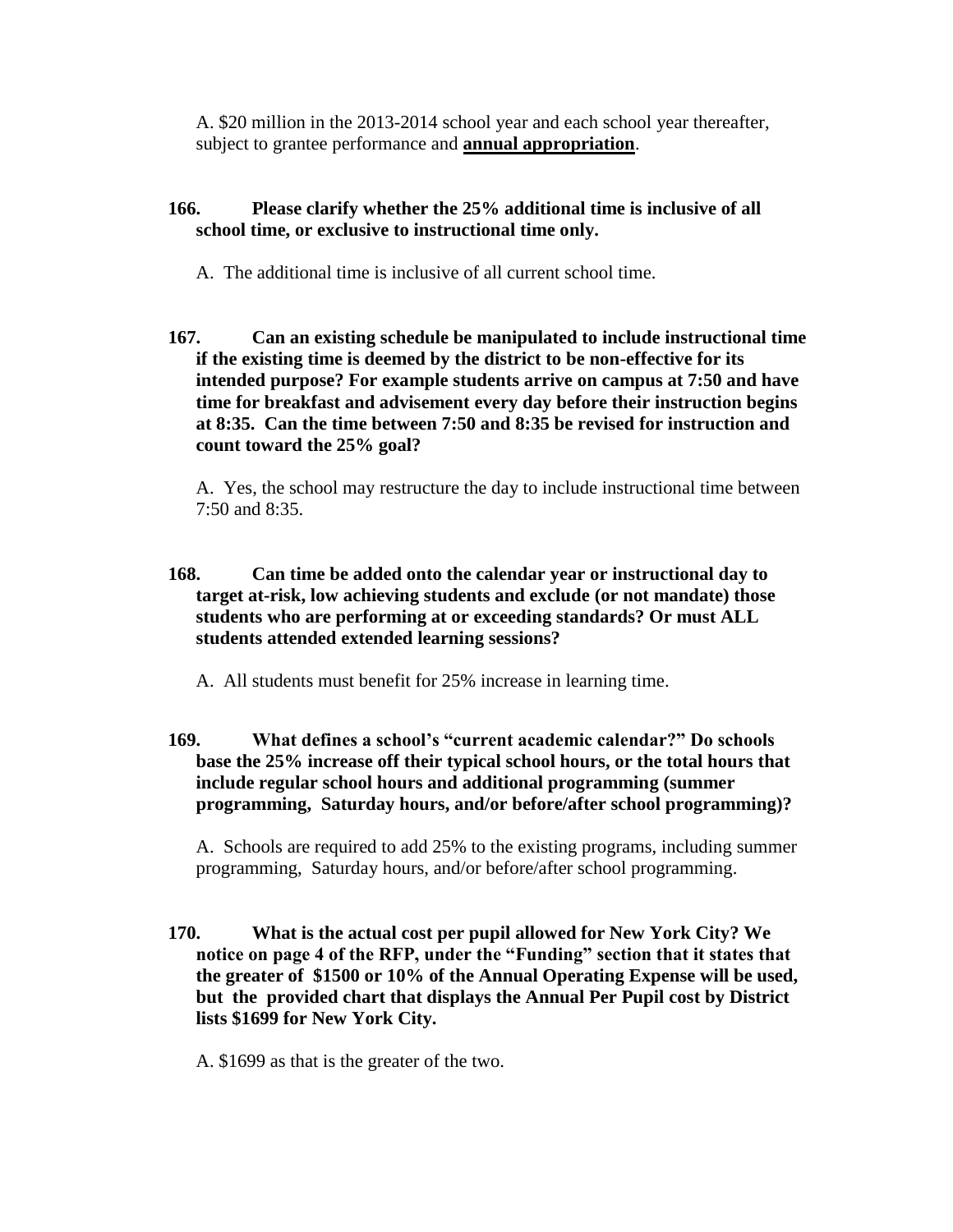**171. Do applicants who plan to serve primarily serve high school students but will serve 8 th grade students through a summer bridge/high school**  readiness component qualify to received priority points for serving  $6^\text{th-}8^\text{th}$ **grade students?**

A. No. However, applicants that include summer programs involving incoming  $6<sup>th</sup>$  -8<sup>th</sup> graders may be eligible for priority points.

**172. The grant information does not explain fully what the maximum amount of students in the effort can be with regard to the allocations of funding, for example according to the chart provided in the application we qualify for \$1,600 per student that amount is significant if we have a K-8 initiative of 600 students. what are the restrictions?**

A. A single district may not receive more that 40% (\$8 million) of the total funding allocation for this grant initiative.

**173. The new M/WBE forms which appear in all the new grant applications are difficult to understand, if the LEA is a school district and we work with community partners and not vendors then we are expecting to receive services from reputable organizations which provide vital services, what are the implications of asking for a wavier?**

A. All waiver requests must be accompanied with documentation of good faith efforts.

**174. if we are a school district, we are obliged to get supplies and materials from state contracted entities which should meet the criteria put forth by State, then why do we need to prove that we contacted a minority of women owned organization?**

A. **All applicants are required to comply with NYSED's Minority and Women-Owned Business Enterprises (M/WBE) participation goals for this grant through one of three methods.** 

# **175. What is the penalty for asking for a wavier from this mandate.**

A. There is no penalty, however, all applicants are required to comply.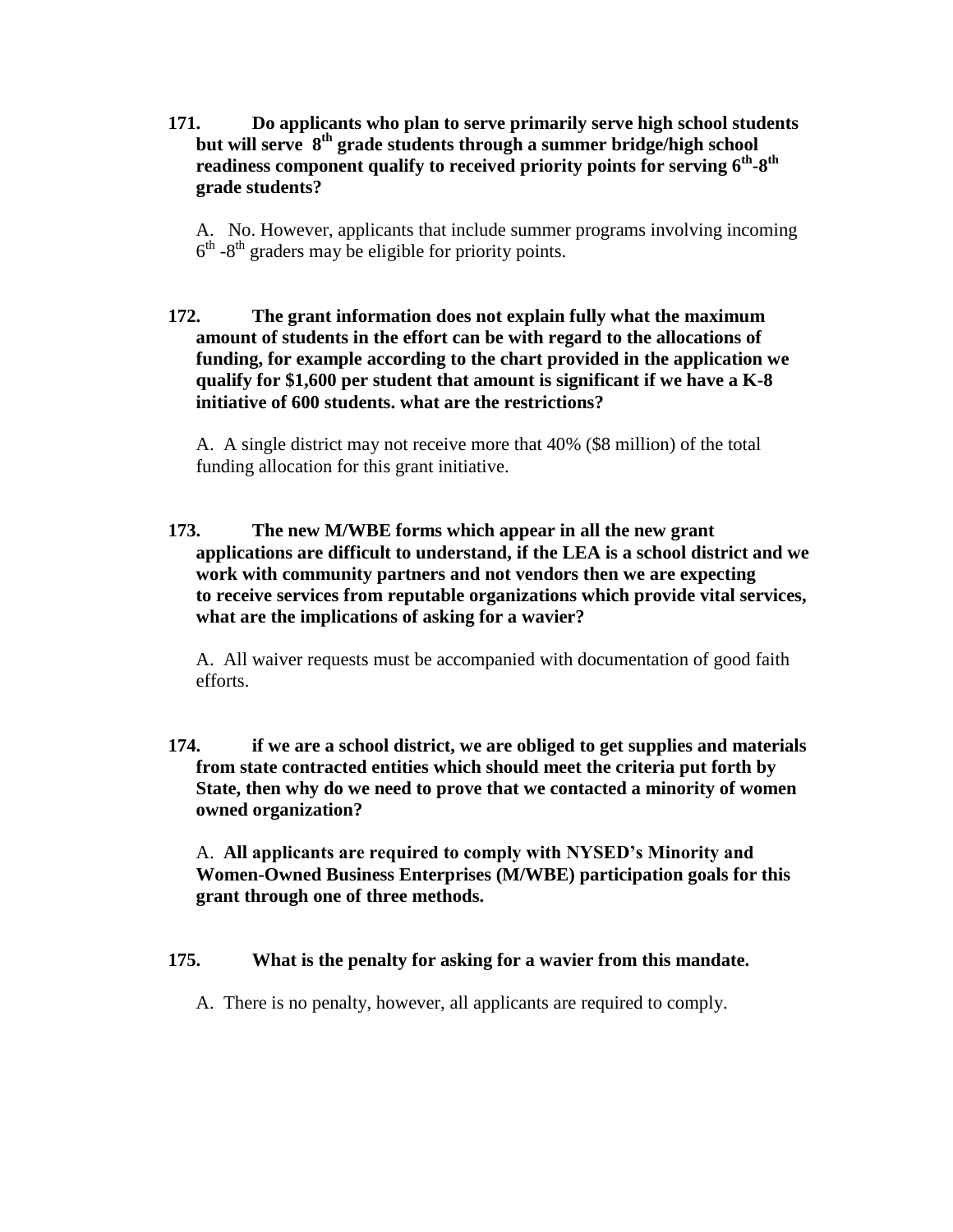### **176. If I ask for a wavier because as the LEA I am already operating under State regulations and I do a "good faith" statement how will I know if it is accepted and why?**

A. SED will review M/WBE documents for successful applications. Additional clarification will be requested if needed.

#### **177. If middle school is a priority area, grades 6-8 and I'm doing a K-8 initiative, will I qualify for the extra points?**

A. Yes.

#### **178. How many proposals can be awarded per district?**

A. As stated in the RFP, no school district shall receive more than 40 percent (\$8 million) of the total school-wide extended learning time grant allocation.

# **179. Do all the schools in a proposal have to serve grades 6-8 to get priority points?**

A. Priority points for proposals that serve grades 6-8 will be distributed as follows:

- o Five (5) priority points will be provided to a proposal that includes grades 6, 7 and 8.
- $\circ$  Three (3) priority points will be provided to a proposal that includes two grades (of the 6, 7 or 8)
- $\circ$  Two (2) priority points will be provided to a proposal that includes one of the grades  $(6, 7 \text{ or } 8)$
- **180. Can academic programming be offered only to targeted students? For instance, could additional academic time be delivered to only those grades 3- 11 students who failed to meet proficiency levels on state exams? If no (and expanded programming must be offered to all students), is it okay if additional academic time is only delivered to those students who failed to meet proficiency levels, and all other students are offered enrichment activities only?**

A. Schools must increase learning time for all students by 25%, by providing instruction or educational programs. Extra-curricular activities outside of core academics are permitted but must be tied to increased student achievement and academic performance as justification for inclusion in the ELT program.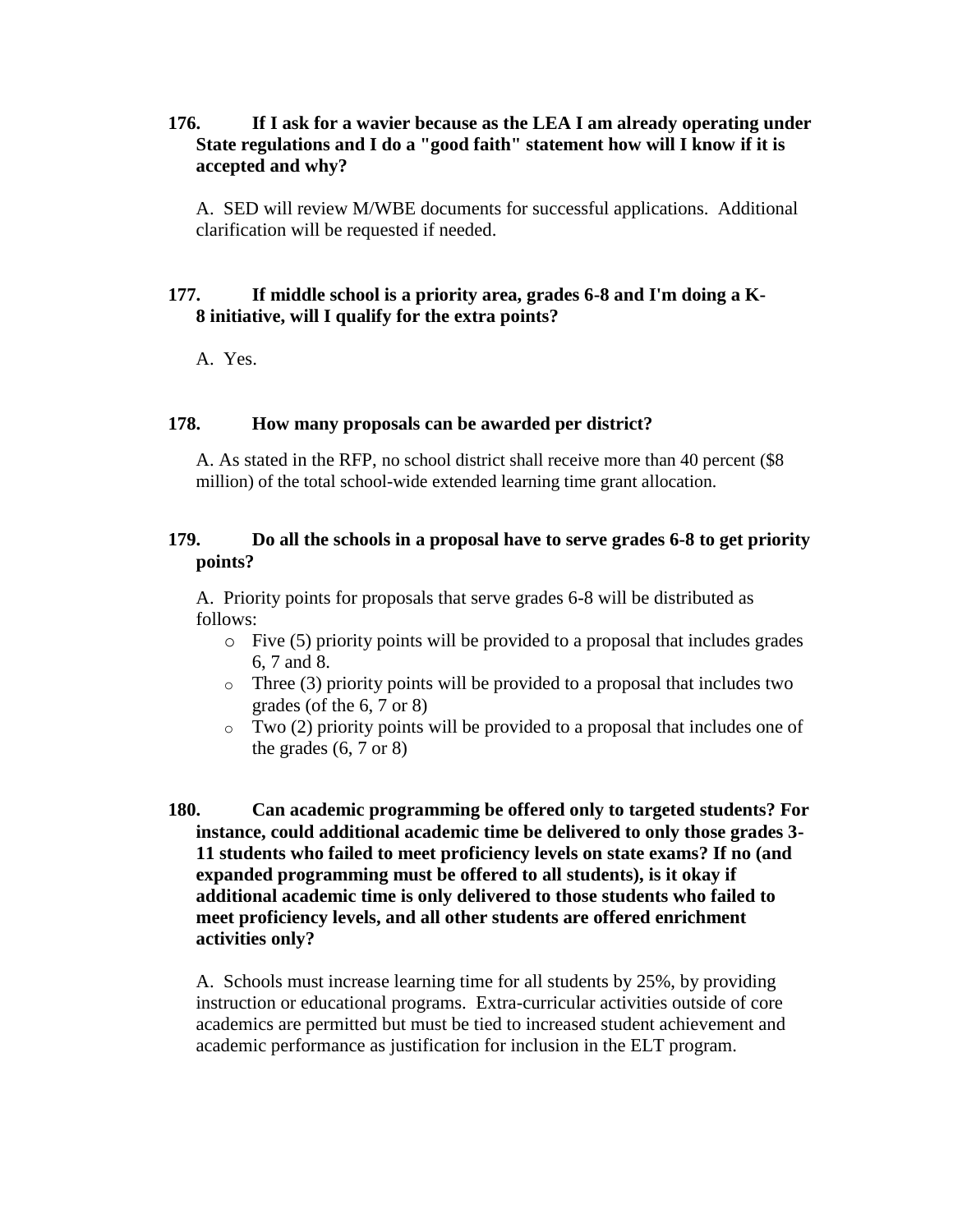# **181. Is it okay if some students served receive enrichment activities (no core academics) while other students receive core academics and enrichment activities? Or must all students receive at least core academics during the extended learning time?**

A. Schools must increase learning time for all students by 25%, by providing instruction or educational programs. Enrichment activities outside of core academics are permitted but must be tied to increased student achievement and academic performance as justification for inclusion in the ELT program.

# **182. Can a district add more than 25% more time?**

A. Yes, as long as the district adds at least 25% more time.

# **183. Page 5 of the application notes that a grant award may go down in future years if daily attendance goes down. Could future grant awards also go up, if enrollment grows?**

A. Yes, subject to the availability of funding.

# **Does the \$10,000 implementation grant also need to adhere to the 20% M/WBE requirement?**

A. Yes. The 20% M/WBE requirement is based on the full funding of the application.

# **184. The "Participating Schools Form" includes "District Rank Order of Need" – is this an order that the district determines?**

A. Yes.

# **185. The "Participating Schools Form" asks for the school building total enrollment, and the # of children served by the proposal. Is this to accommodate for an application that seeks to serve some, but not all, grades in a particular school building? Or does this mean a district could elect to serve only a certain number of children (not all children)?**

A. No, the district may not elect to serve only a certain number of children. On the Participating Schools Form, the number of children to be served should represent average daily attendance of the school building total enrollment.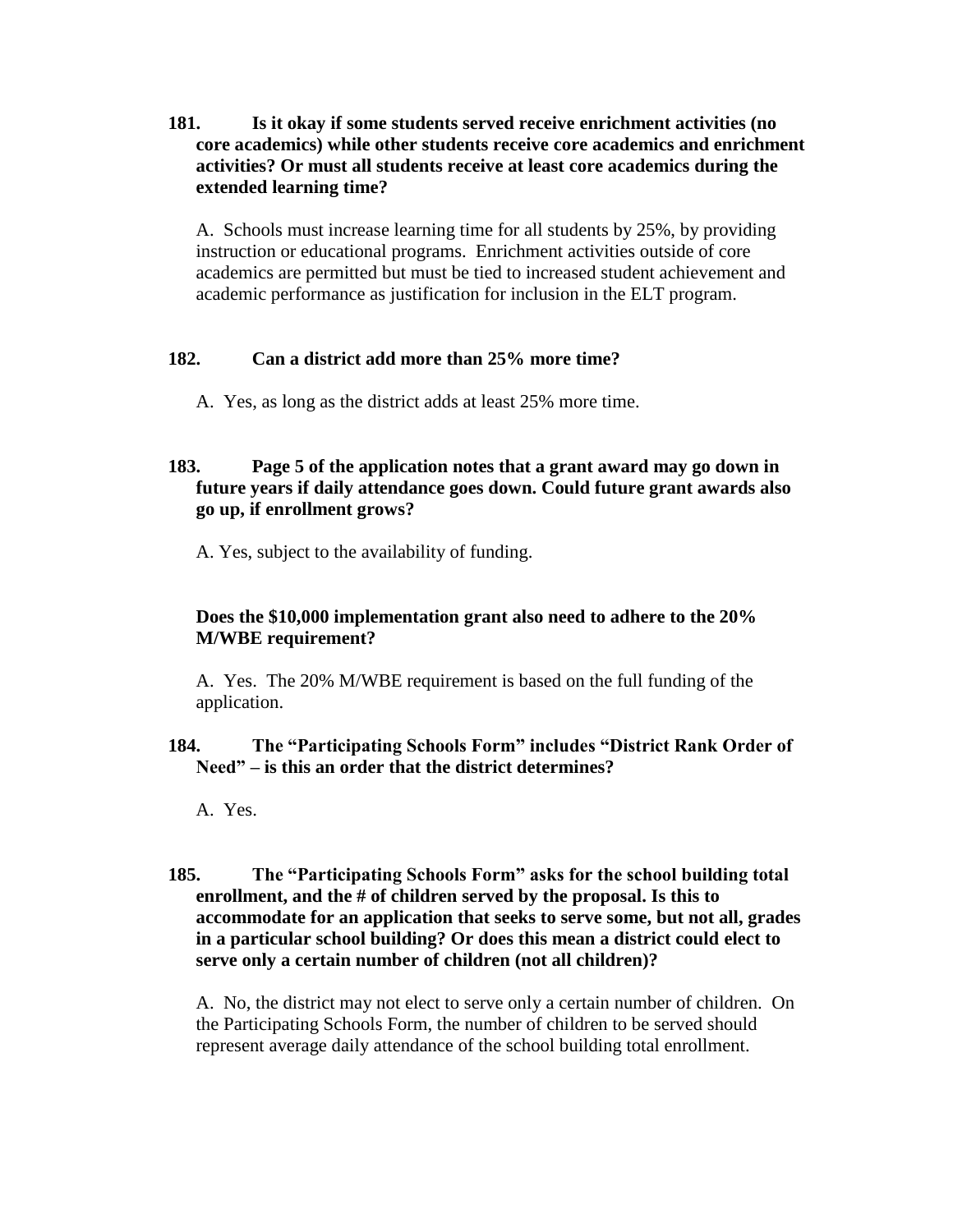### **186. What happens if a district's M/WBE request for a full or partial waiver is denied? Is the grant then ineligible to receive funding?**

A. SED will review M/WBE documents for successful applications. Additional clarification will be requested if needed.

# **187. If a district adds extended learning time in one school in year 1 of the grant, could it expand the program to additional schools in future years?**

A. The district should reflect in their proposal any out year expansion so that the proposal and overall proposed budget reflect out year growth. Otherwise, the ability to expand will be dependent on subsequent procurements and available funding.

# **188. We understand that the ELT program must be designed for all students in the school. Must 100% of the students enrolled in the school participate in ELT?**

A. Yes.

# **189. May the program combine before/after school and summer or Saturday programming?**

A. Yes, as long as the total increase in time adds at least 25% to the school calendar.

# **190. Does the 25 page limit for the program narrative include the Executive Summary?**

A. The Executive Summary is not part of the 25 page limit.

# **191. If a district wants to add 25% more time for students in Priority Schools, do the 200 hours required under Priority status count in the current school schedule?**

A. Yes.

**192. If a district wants to add 25% more time for students in Priority Schools that are not currently offering additional time for all students in the school, do the 200 hours required under Priority status count in the current school schedule (even though they're not being offered)?**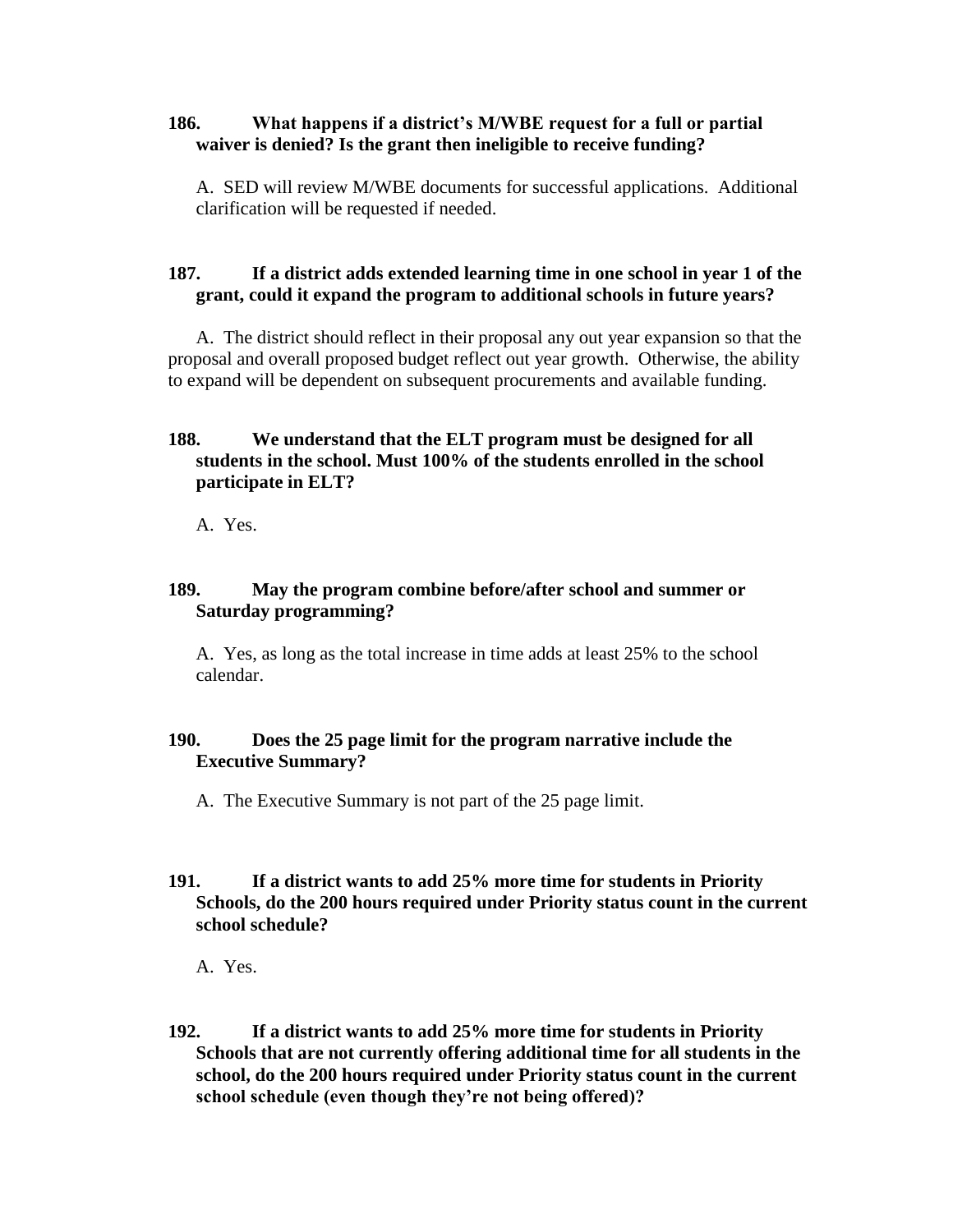A. No.

# **193. Who will be reviewing the proposals? Can you describe the process for identifying reviewers?**

A. This information cannot be shared at this time.

# **194. We are interested in submitting a LOI for the 2014-2015 ELT Grant and we would like to know what specific information needs to be included in the LOI.**

A. The Letter of Intent should include the district name and how many individual applications it plans to submit, as well as designating the specific participating schools in which services will be delivered.

# **195. Does a "school-wide" proposal mean one that proposes serving all students in a school building? For example, we plan to target an elementary school with 700 students. Would we need a daily average attendance of 700 students in order to be eligible to apply? Or could we plan, for example, for the daily average attendance of 400 students in the school?**

A. The expanded learning time must include all the students in the building. Attendance must be based on the average daily attendance of the school building.

**196. The application states on p. 24 that program data analysis must include "at least 60 minutes of weekly collaboration for all core academic teachers to analyze and respond to data". If the school building has an existing data team (including several classroom teachers and content specialists) which meets weekly, is it required to add 60 minutes for ALL building teachers to meet?**

A. No, as long as the 60 minute requirement for weekly collaboration is already being met.

- **197. Regarding the requirement to add "at least 25% more time to the academic calendar beyond the current schedule", does that 25% pertain solely to student instructional time OR does it also include time for teachers to participate in professional development and leadership training? Please clearly indicate the expectation for % increase in instructional time alone.**
	- A. The 25% increase is required for student learning time.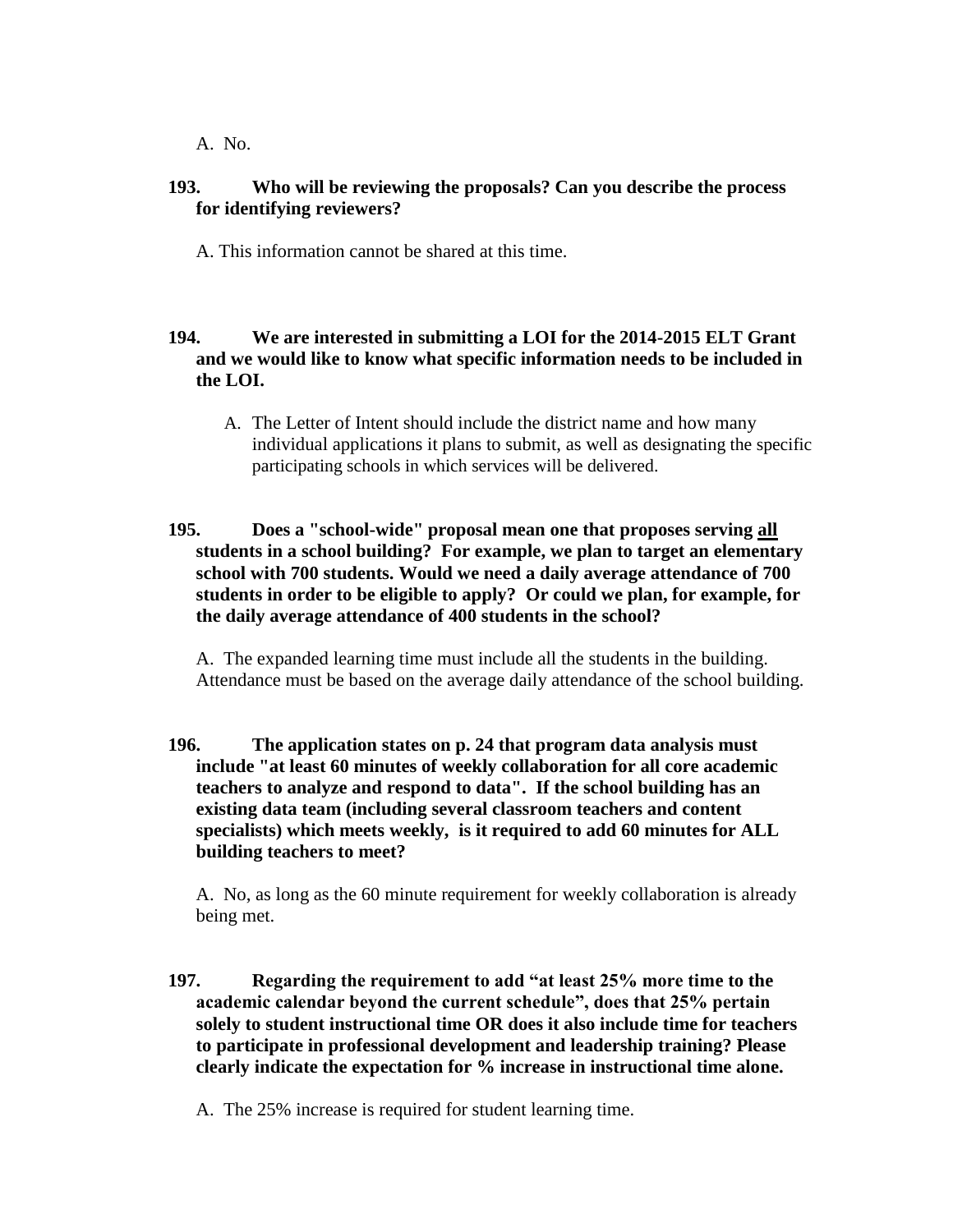**198. Hypothetically, if 100% of 'School A' students participate in an extended school day that equates to 20% more time to the academic calendar, and only 50% of 'School A' students elect to participate in summer school instruction that equates to an additional 5% more time to the academic calendar, would we have met the grant requirement of adding at least 25% more time to the academic calendar? What ramifications (if any) would this have on the calculation of a potential grant award?** 

A. To meet the requirements for funding, all students must benefit from 25% increase in learning time; it is not optional. If the schedule is being restructured to include summer learning, all students must participate.

# **199. The checklist refers to a required Three-Year Budget Summary Chart, which isn't included in the RFP. Is the checklist wrong or was the summary mistakenly omitted?**

A. The checklist is incorrect. Please disregard the need for a three year budget summary.

- **200. If we are applying for the implementation planning funds as well as funds to begin implementation in the 2014-15 school year, please clarify what the budget submittal requirements are. Would that be one FS-10 for the planning period of January 1, 2014 – June 30, 2014 and a separate FS-10 for the period July 1, 2014-June 30, 2015? Or one FS-10 that combines the planning and implementation periods?**
	- A. Separate FS-10s would need to be submitted.
- **201. Regarding Attachment A under Current School Schedule/Student Enrollment, please clarify what is meant by "early release day".**
	- A. Early release days are half days, teacher/parent conference days, etc.
- **202. Regarding Attachment A under Current School Schedule/Student Enrollment, please clarify what is meant by "full school day start/end time". For example, if students are dismissed at 2:30 but teachers stay until 3:00, would we list student dismissal time or that of the teachers?**

A. A full school day is the start and end time for students, not teachers.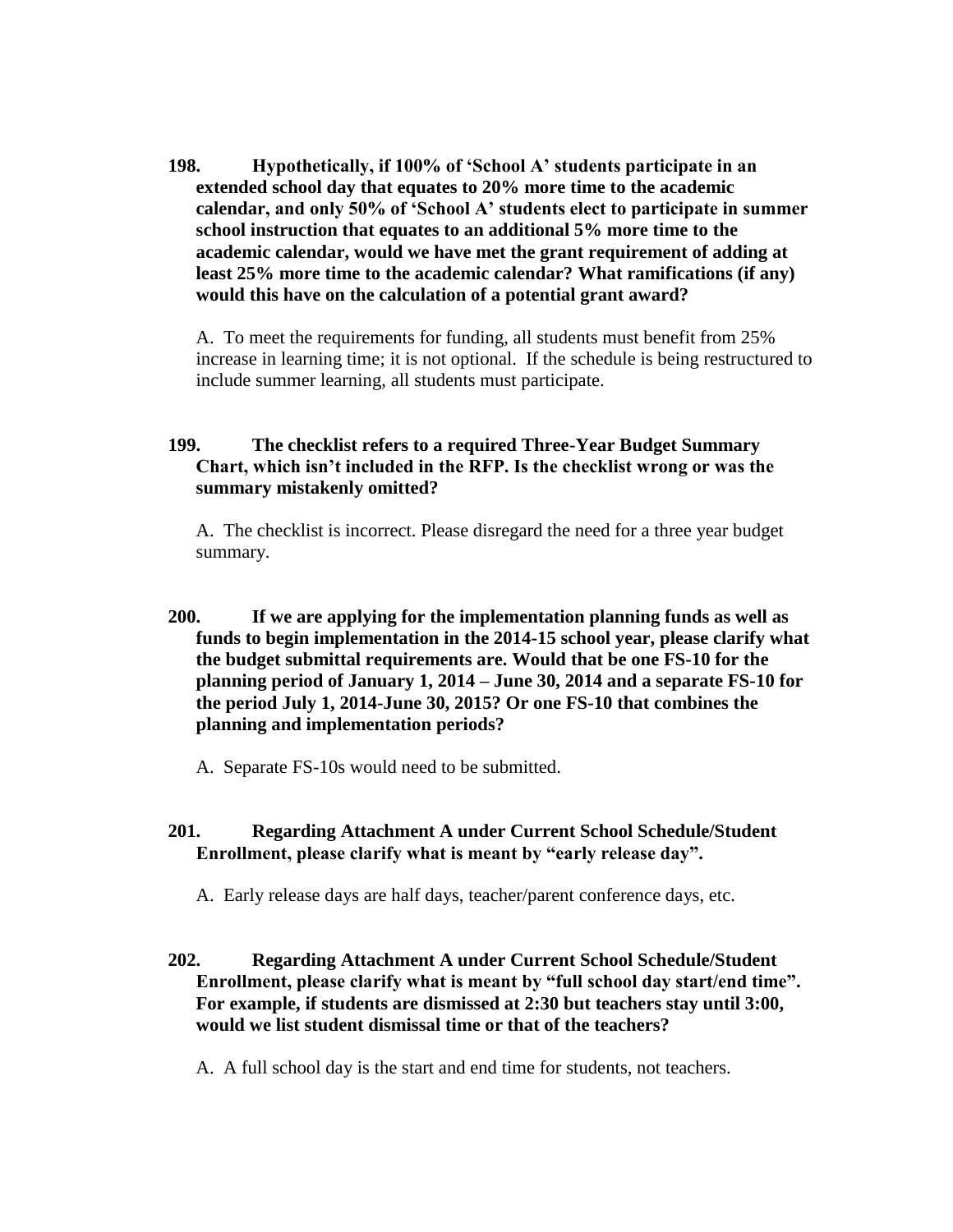**203. If a school district currently has Extended School Day and 21st Century After School Programs, can we use Extended Learning Time Grant Program to serve the students not currently being served by Extended School Day and 21st Century?**

A. Yes, as long as ELT grant funds accomplish the purpose required in the statute and RFP.

# **204. Would Extended School Day and 21st Century After School Programs need to commence after Extended Learning Time concluded for the day?**

A. Yes.

# **205. When calculating instruction time for each school year, should lunch periods be included in that instruction time?**

A. Yes, if lunch period is currently being counted as part of the compulsory school day.

# **206. Are there other requirements regarding attendance other than serving the purpose as a funding threshold?**

A. Yes, the intent of this initiative is that all students benefit from a 25% increase in learning time.

# **207. Can you please define "learning time" beyond the current schedule? Is this number of school days, hours, instructional minutes, etc?**

A. Districts must increase school-wide learning opportunities in high-quality extended school day, school week and/or extended school year programs with a focus on improving academic achievement. The intent of this program is to provide school districts the opportunity to transform and redesign the school day, week and year in order to better meet the needs of its students and school community and improve student achievement.

# **208. If I understand everything correctly, districts can apply for projects that will be either implemented over 30 months (2013-14 School Year Implementation) or implemented over 24 months (2014-15 School Year Implementation). Is this accurate?**

A. Yes.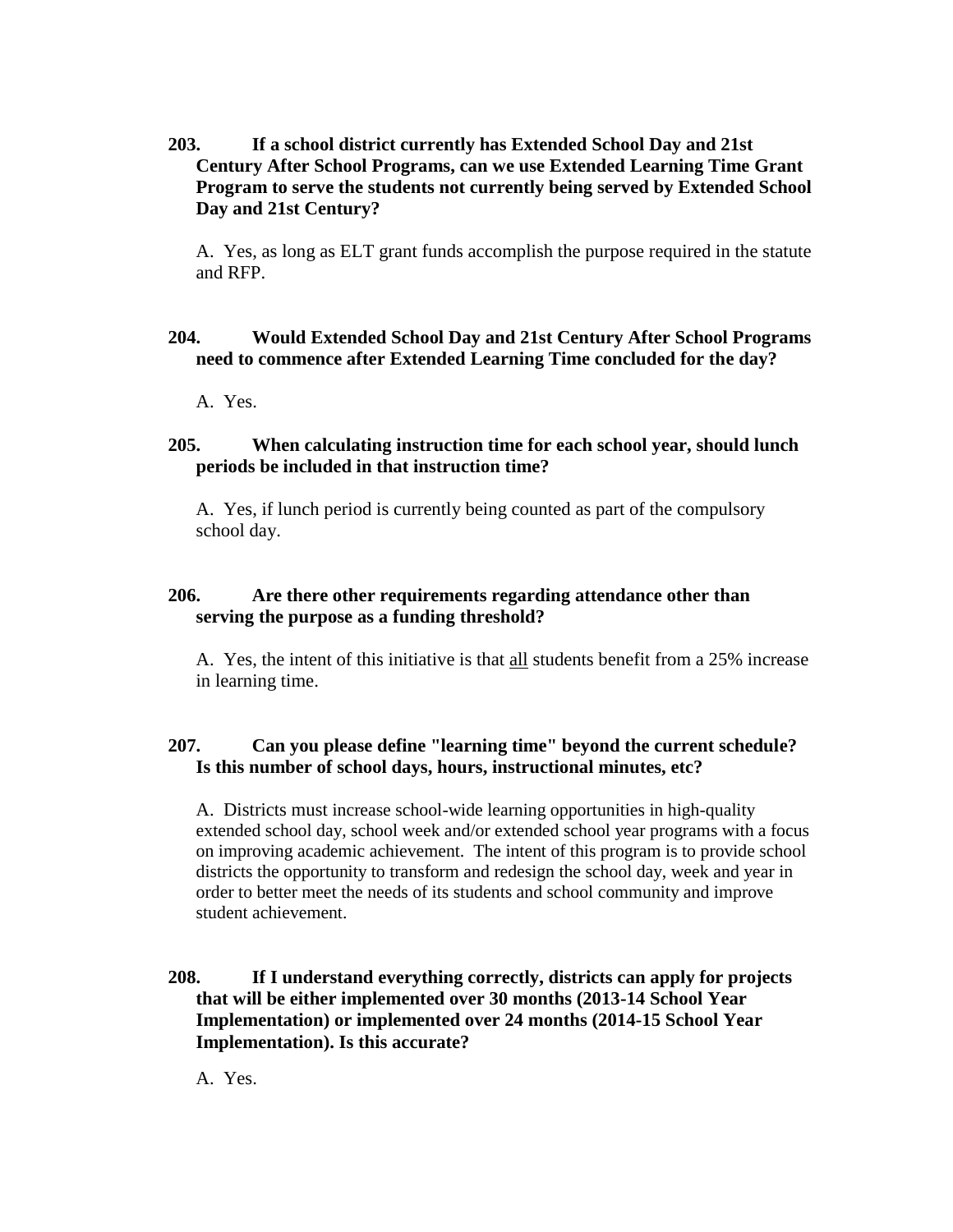**209. If applying for ELT implementation funding for the 2013-2014 school year, should a district only submit an FS-10 form to cover an initial 6-month project period for Jan. 1, 2014 to June 30, 2014? At the end of this initial 6 month project period, will the district then be asked to submit FS-10s for continuation funding for July 1, 2014-June 30, 2015 and (eventually) July 1, 2015-June 30, 2016?**

A. Yes, If applying for ELT implementation funding for the 2013-2014 school year, a district must only submit an FS-10 form to cover an initial 6-month project period for Jan. 1, 2014 to June 30, 2014. Districts that are awarded funds will be notified when to submit a budget for 2014—15 and 2015-16.

**210. Under the guidelines for Evidence-based programming and measurable success section of the ELT program narrative, it states that applicants should include "at least 60 minutes of weekly collaboration for all core academic teachers to analyze and respond to data." Does NYSED envision that this collaboration time for data analysis would be in addition to collaborative planning time that will be discussed in section 3 (Additional Time for Teacher Development, Leadership, and Collaboration)? Or may applicants incorporate the 60 minutes/week of data analysis into the collaborative planning and professional development time scheduled for their ELT program?**

A. Applicants may incorporate the 60 minutes/week of data analysis into the collaborative planning and professional development time scheduled for their ELT program.

### **211. Is there a minimum amount of additional learning time that a district needs to implement to be eligible for partial annual funding during the 2013- 14 school year?**

A. There is no minimum requirement for increased learning time from January 1, 2014 – June 30, 2014; however, in order to receive priority points the applicant must plan to implement extended learning time during the 2013-14 school year equivalent to at least half of the expanded learning time of a full school year. The applicant must use the Grant Calculator on page 5 of the RFP to calculate ELT hours in relation to prorated funding percentage.

# **212. May an applicant write a proposal in which some of the schools are for implementation in January and some in July?**